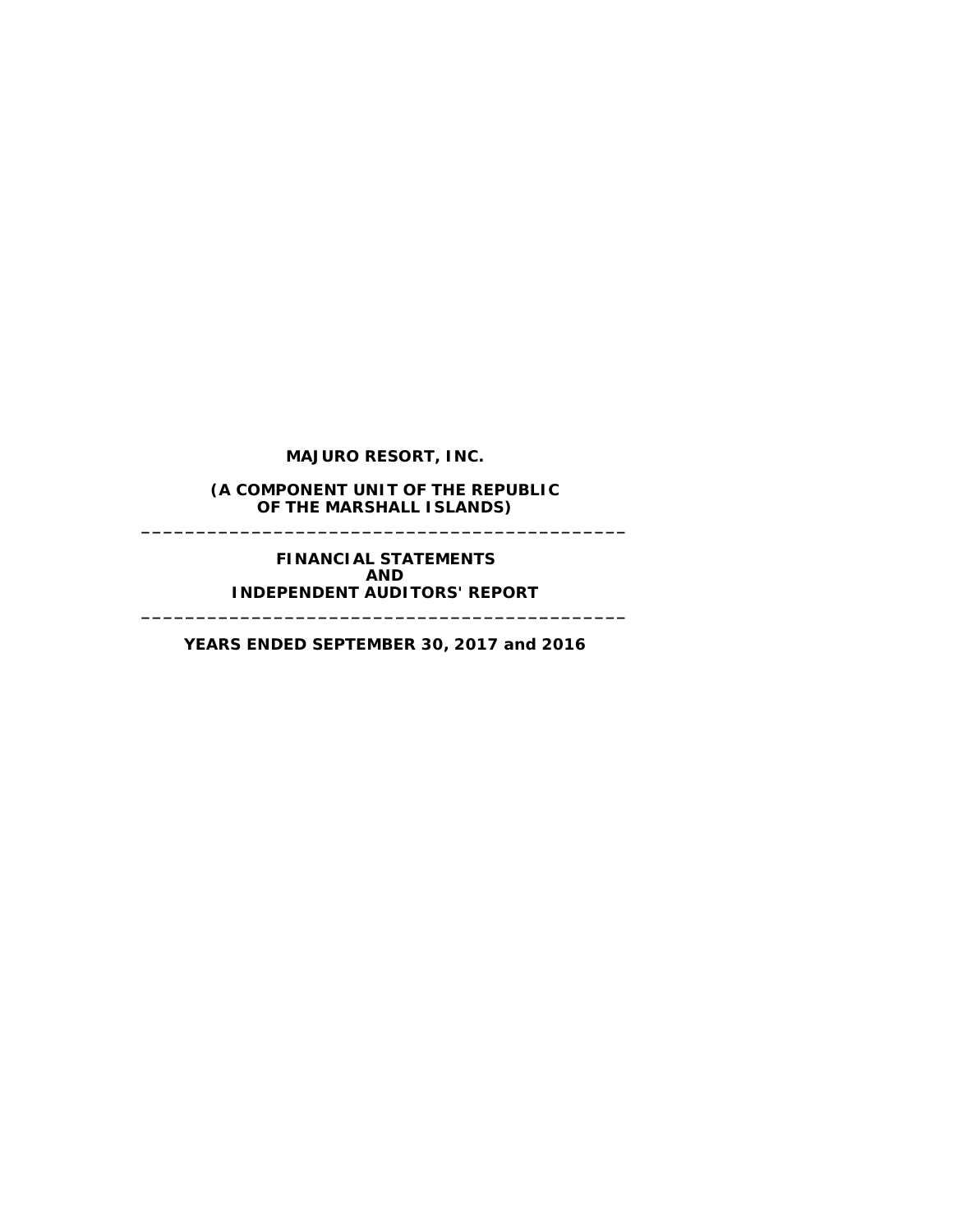Years Ended September 30, 2017 and 2016 Table of Contents

|     |                                                                                                                                                                                            | Page No.        |
|-----|--------------------------------------------------------------------------------------------------------------------------------------------------------------------------------------------|-----------------|
| Ι.  | INDEPENDENT AUDITORS' REPORT                                                                                                                                                               | 1               |
| П.  | MANAGEMENT'S DISCUSSION AND ANALYSIS                                                                                                                                                       | 3               |
| HL. | FINANCIAL STATEMENTS:                                                                                                                                                                      |                 |
|     | Statements of Net Position                                                                                                                                                                 | 9               |
|     | Statements of Revenues, Expenses and Changes in Net Position                                                                                                                               | 10              |
|     | Statements of Cash Flows                                                                                                                                                                   | 11              |
|     | Notes to Financial Statements                                                                                                                                                              | 12 <sup>2</sup> |
| IV. | INDEPENDENT AUDITORS' REPORT ON COMPLIANCE WITH<br><b>LAWS AND REGULATIONS</b>                                                                                                             |                 |
|     | Independent Auditors' Report on Internal Control Over Financial<br>Reporting and on Compliance and Other Matters Based on an<br>Audit of Financial Statements Performed in Accordance with |                 |
|     | Government Auditing Standards                                                                                                                                                              | 21              |
|     | Schedule of Findings and Responses                                                                                                                                                         | 23              |
|     | Unresolved Prior Year Findings                                                                                                                                                             | 26              |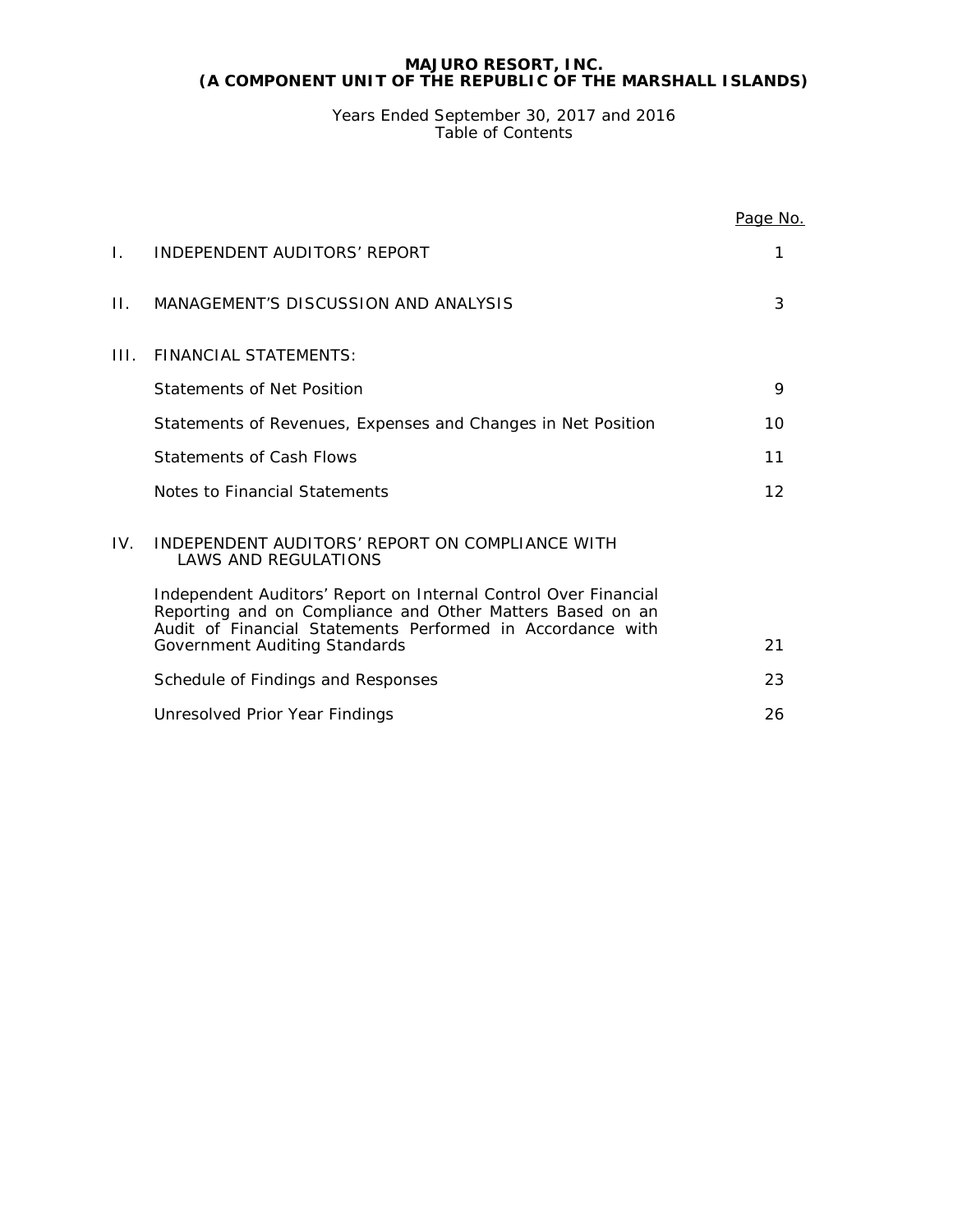

Deloitte & Touche LLP 361 South Marine Corps Drive Tamuning, GU 96913-3973  $IISA$ 

Tel: +1 (671) 646-3884 Fax:  $+1$  (671) 649-4265

www.deloitte.com

# **INDEPENDENT AUDITORS' REPORT**

Board of Directors Majuro Resort, Inc.:

# **Report on the Financial Statements**

We have audited the accompanying financial statements of Majuro Resort, Inc. (MRI), a component unit of the Republic of the Marshall Islands, which comprise the statements of net position as of September 30, 2017 and 2016, and the related statements of revenues, expenses and changes in net position and of cash flows for the years then ended, and the related notes to the financial statements.

# *Management's Responsibility for the Financial Statements*

Management is responsible for the preparation and fair presentation of these financial statements in accordance with accounting principles generally accepted in the United States of America; this includes the design, implementation, and maintenance of internal control relevant to the preparation and fair presentation of financial statements that are free from material misstatement, whether due to fraud or error.

# *Auditors' Responsibility*

Our responsibility is to express an opinion on these financial statements based on our audits. We conducted our audits in accordance with auditing standards generally accepted in the United States of America and the standards applicable to financial audits contained in *Government Auditing Standards*, issued by the Comptroller General of the United States. Those standards require that we plan and perform the audit to obtain reasonable assurance about whether the financial statements are free from material misstatement.

An audit involves performing procedures to obtain audit evidence about the amounts and disclosures in the financial statements. The procedures selected depend on the auditor's judgment, including the assessment of the risks of material misstatement of the financial statements, whether due to fraud or error. In making those risk assessments, the auditor considers internal control relevant to the entity's preparation and fair presentation of the financial statements in order to design audit procedures that are appropriate in the circumstances, but not for the purpose of expressing an opinion on the effectiveness of the entity's internal control. Accordingly, we express no such opinion. An audit also includes evaluating the appropriateness of accounting policies used and the reasonableness of significant accounting estimates made by management, as well as evaluating the overall presentation of the financial statements.

We believe that the audit evidence we have obtained is sufficient and appropriate to provide a basis for our audit opinion.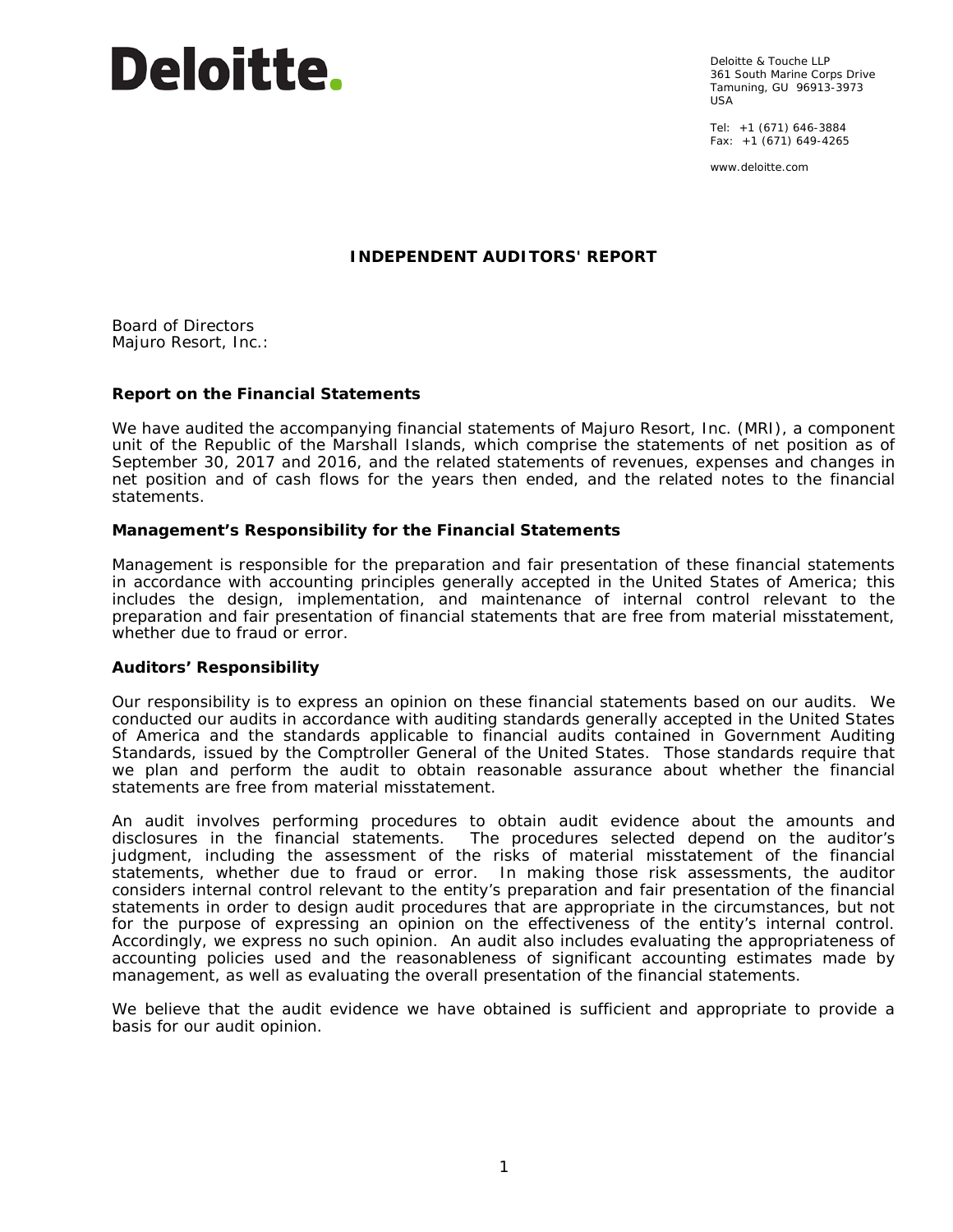# Deloitte.

# *Opinion*

In our opinion, the financial statements referred to above present fairly, in all material respects, the financial position of Majuro Resort, Inc. as of September 30, 2017 and 2016, and the results of its operations and its cash flows for the years then ended in accordance with accounting principles generally accepted in the United States of America.

# *Emphasis-of-Matter*

# *Going Concern*

The accompanying financial statements have been prepared assuming that MRI will continue as a going concern. As discussed in Note 6 to the financial statements, MRI's recurring losses from operations raise substantial doubt about its ability to continue as a going concern. Management's plans concerning these matters are also discussed in Note 6 to the financial statements. The financial statements do not include any adjustments that might result from the outcome of this uncertainty. Our opinion is not modified with respect to this matter.

# *Other Matters*

# *Required Supplementary Information*

Accounting principles generally accepted in the United States of America require that the management's discussion and analysis on pages 3 to 8 be presented to supplement the financial statements. Such information, although not a part of the financial statements, is required by the Governmental Accounting Standards Board who considers it to be an essential part of financial reporting for placing the financial statements in an appropriate operational, economic, or historical context. We have applied certain limited procedures to the required supplementary information in accordance with auditing standards generally accepted in the United States of America, which consisted of inquiries of management about the methods of preparing the information and comparing the information for consistency with management's responses to our inquiries, the financial statements, and other knowledge we obtained during our audit of the financial statements. We do not express an opinion or provide any assurance on the information because the limited procedures do not provide us with sufficient evidence to express an opinion or provide any assurance.

# **Other Reporting Required by** *Government Auditing Standards*

In accordance with *Government Auditing Standards*, we have also issued our report dated June 25, 2018, on our consideration of MRI's internal control over financial reporting and on our tests of its compliance with certain provisions of laws, regulations, contracts, and grant agreements and other matters. The purpose of that report is solely to describe the scope of our testing of internal control over financial reporting and compliance and the results of that testing, and not to provide an opinion on the effectiveness of MRI's internal control over financial reporting or on compliance. That report is an integral part of an audit performed in accordance with *Government Auditing Standards* in considering MRI's internal control over financial reporting and compliance.

June 25, 2018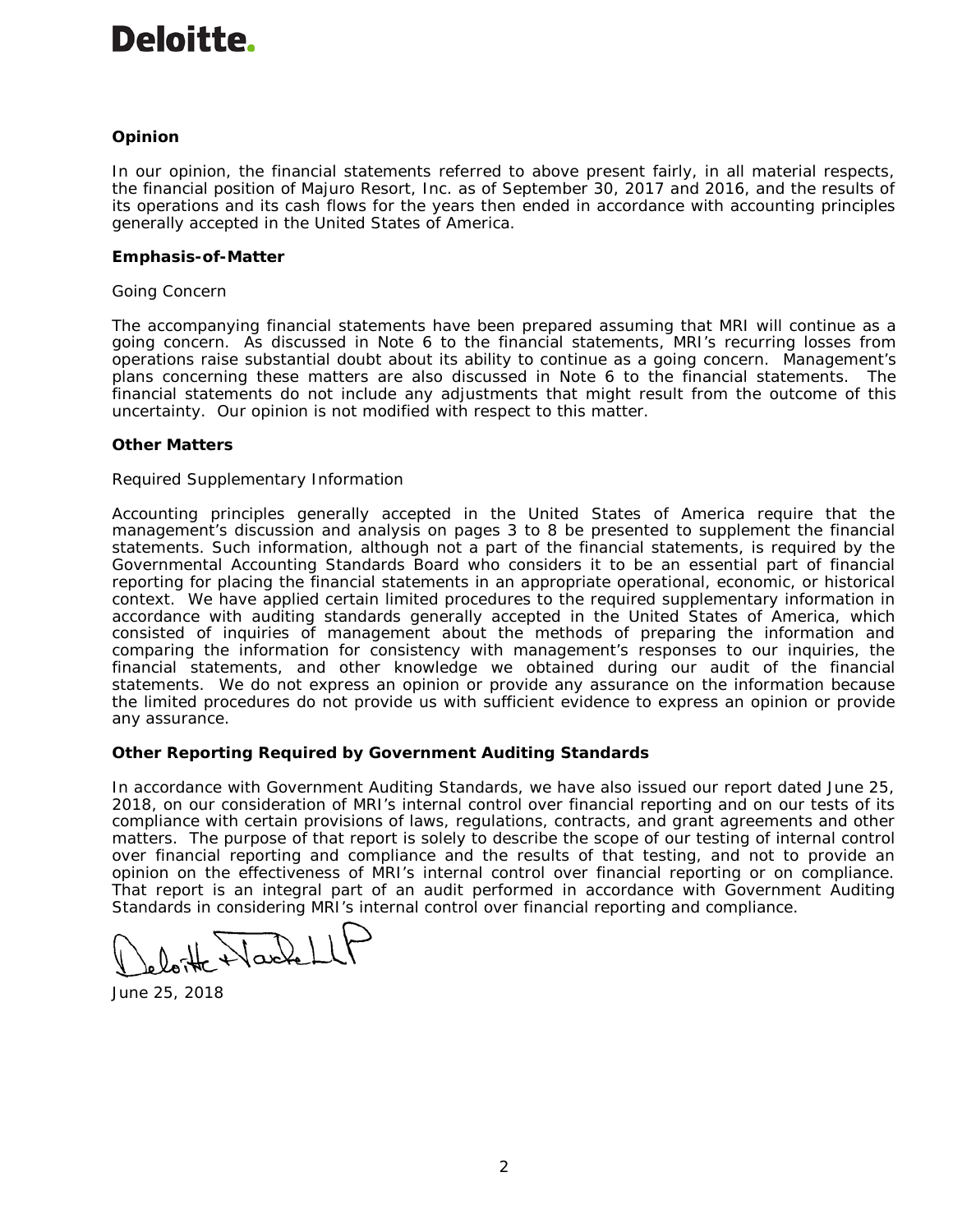Management's Discussion and Analysis Years Ended September 30, 2017 and 2016

This section of the Majuro Resort, Inc. (MRI) annual financial report presents our discussion and analysis of MRI's financial performance for the fiscal year that ended on September 30, 2017. The discussion and analysis should be read in conjunction with the audited financial statements, which follow this section.

# **Financial Highlights**

Total assets decreased by \$61,525 or 3% from \$1,890,150 in 2016 to \$1,828,625 in 2017. Even with the increase in receivables by \$53,801 and an increase in cash reserve by \$28,221 from 2016 to 2017, there was also a decrease in inventory from \$53,424 to \$24,303 and an increase in allowance for doubtful accounts of \$92,638 which made the net receivables decrease from \$185,649 in 2016 to \$146,812 in 2017.

Gross operating revenue for 2017 were \$3,912,920 and represent an increase of \$384,547 or 11% compared to 2016. Compared to FY2015, total operating revenues was higher by \$778,314 or 25%. Although room revenue decreased by \$13,070 or 1%, food and beverage contributed to a large portion of the increase in total operating revenues by \$398,114 or 25% from \$1,644,989 to \$2,043,103.

Operating expenses for 2017 amounted to \$1,785,163 compared to 2016, which was \$1,730,605 or an increase of \$54,558. As a percentage of total revenues, overall operating expense for 2017 was at 46% which represents a decrease of 3% and 7% in 2016 and 2015 respectively. The increase in operating expenses during the year was primarily attributable to the increase in maintenance, marketing, general and administrative expenses.

# **Financial Analysis**

The Statement of Net Position and the Statement of Revenues, Expenses and Changes in Net Position provide an indication of MRI's financial condition. MRI's net position reflects the difference between assets and liabilities. A summary of the company's Statement of Net Position is presented below:

|                                    | 2017            | 2016            | 2015            |
|------------------------------------|-----------------|-----------------|-----------------|
| Current and other assets           | \$<br>544.524   | \$<br>574.649   | \$<br>507,615   |
| Capital assets (depreciable)       | 1,248,293       | 1,315,501       | 1,355,740       |
| Capital assets (non-depreciable)   | 35,808          |                 |                 |
| Total assets                       | 1,828,625<br>\$ | \$1.890.150     | \$1,863,355     |
| <b>Current liabilities</b>         | 1,435,894<br>\$ | \$1,430,515     | \$1,310,794     |
| Net position:                      |                 |                 |                 |
| Net invested in capital assets     | 1,284,101       | 1,315,501       | 1,355,740       |
| Unrestricted                       | (925, 563)      | (855, 866)      | (803, 179)      |
| Restricted                         | 34,193          |                 |                 |
| Total net position                 | 392,731         | 459,635         | 552,561         |
| Total liabilities and net position | 1.828.625<br>\$ | 1,890,150<br>\$ | 1,863,355<br>S. |

MRI was granted by Republic of the Marshall Islands (RepMar) a sum of \$150,000 to facilitate the seawall reinforcement operation in FY2017. Initial disbursement was \$74,400 net of audit fees.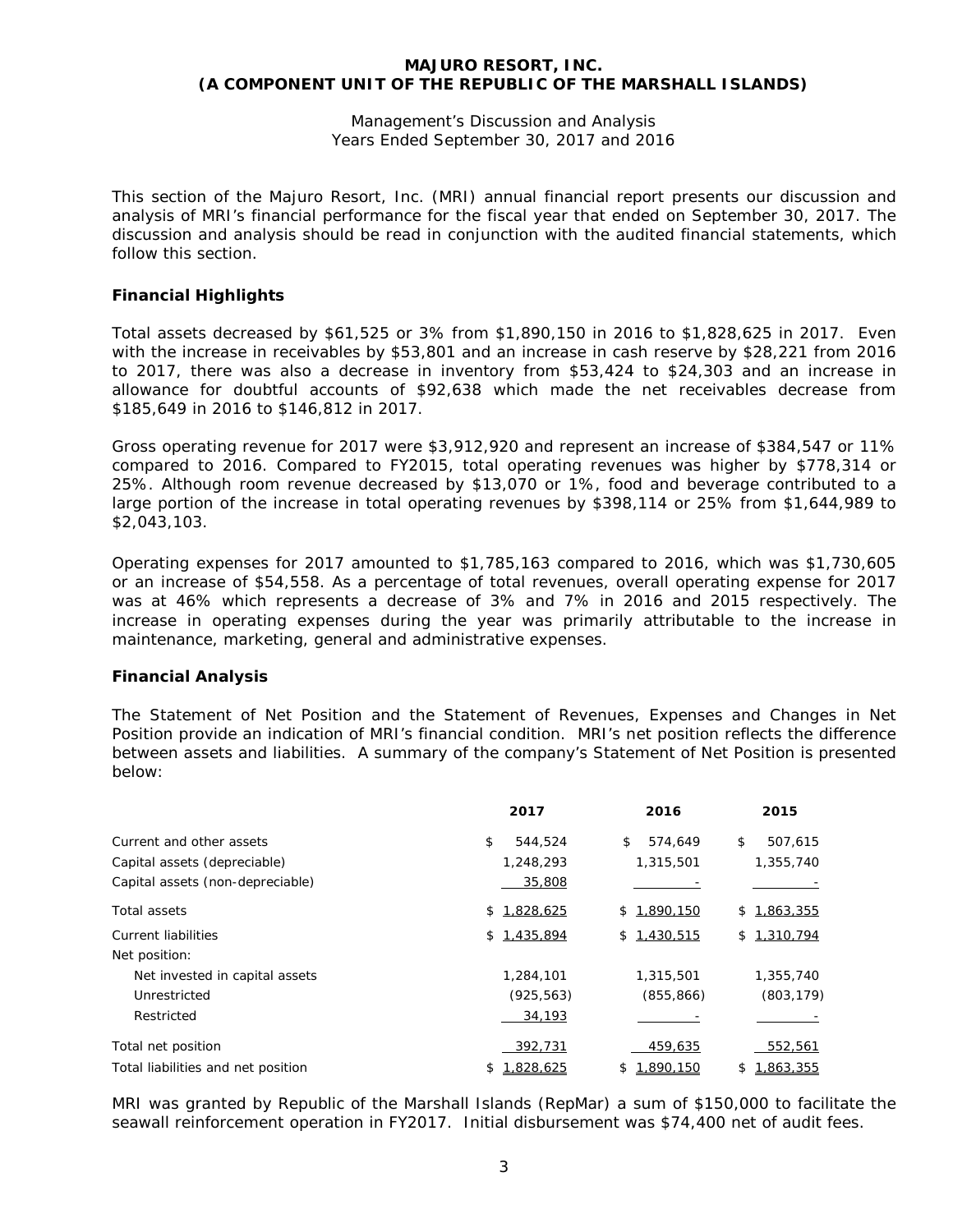Management's Discussion and Analysis Years Ended September 30, 2017 and 2016

On the other hand, total liabilities increased by \$5,379 from \$1,430,515 in 2016 to \$1,435,894 in 2017. MRI's liabilities increased due to an increase in accrued expenses and payable to affiliates.

A summary of MRI's Statement of Revenues, Expenses and Changes in Net Position is presented below:

|                                      | <u> 2017 </u>   | 2016            | <u> 2015 </u>   |
|--------------------------------------|-----------------|-----------------|-----------------|
| Revenues:                            |                 |                 |                 |
| Rooms                                | \$<br>1,746,382 | 1,759,452<br>\$ | \$1,625,950     |
| Food and beverage                    | 2,043,103       | 1,644,989       | 1,443,518       |
| Telephone                            | 751             | 1,943           | 6,462           |
| <b>Others</b>                        | 122,684         | 121,989         | 58,676          |
|                                      | 3,912,920       | 3,528,373       | 3,134,606       |
| Less: Bad debts expense              | (92,638)        | (73, 108)       | 52,399          |
|                                      | 3,820,282       | 3,455,265       | 3,187,005       |
| Cost of sales and services:          |                 |                 |                 |
| Rooms                                | 467,719         | 415,157         | 388,367         |
| Food and beverage                    | 1,634,416       | 1,315,101       | 1,184,275       |
| Telephone                            | 17,452          | 20,370          | 9,469           |
| <b>Others</b>                        | 49,804          | 53,693          | 32,583          |
|                                      | 2,169,391       | 1,804,321       | 1,614,694       |
| Departmental gross profits (losses): |                 |                 |                 |
| Rooms*                               | 1,186,025       | 1,271,187       | 1,289,982       |
| Food and beverage                    | 408,687         | 329,888         | 259,243         |
| Telephone                            | (16, 701)       | (18, 427)       | (3,007)         |
| <b>Others</b>                        | 72,880          | 68,296          | 26,093          |
| Total gross profit                   | 1,650,891       | 1,650,944       | 1,572,311       |
| Operating expenses                   | 1,785,163       | 1,730,605       | 1,663,473       |
| Nonoperating revenues (net)          | 67,368          | (13, 265)       | (4,071)         |
| Change in net position               | (66,904)<br>\$  | \$<br>(92, 926) | (92, 533)<br>\$ |

\*includes the bad debt expense

The Statement of Revenues, Expenses and Changes in Net Position identify various revenue and expense items that impact the change in net position. Gross operating revenues for 2017 showed an increase of \$384,547 from \$3,528,373 in 2016 to \$3,912,920 in 2017. Room revenues for 2017 decreased by \$13,070 or 1% from 2016 and increased by \$120,432 or 7% from 2015. The occupancy ratio in 2017 increased to 54.92% with a decrease in average room rate from \$62.63 in 2016 to \$60.53 in 2017. Food and beverage revenue for 2017 was \$2,043,103 which showed an increase of \$398,114 over 2016 and an increase of \$599,585 over 2015. Nonoperating revenue increase was contributed mainly by the subsidy received from the RepMar to facilitate the seawall reinforcement project.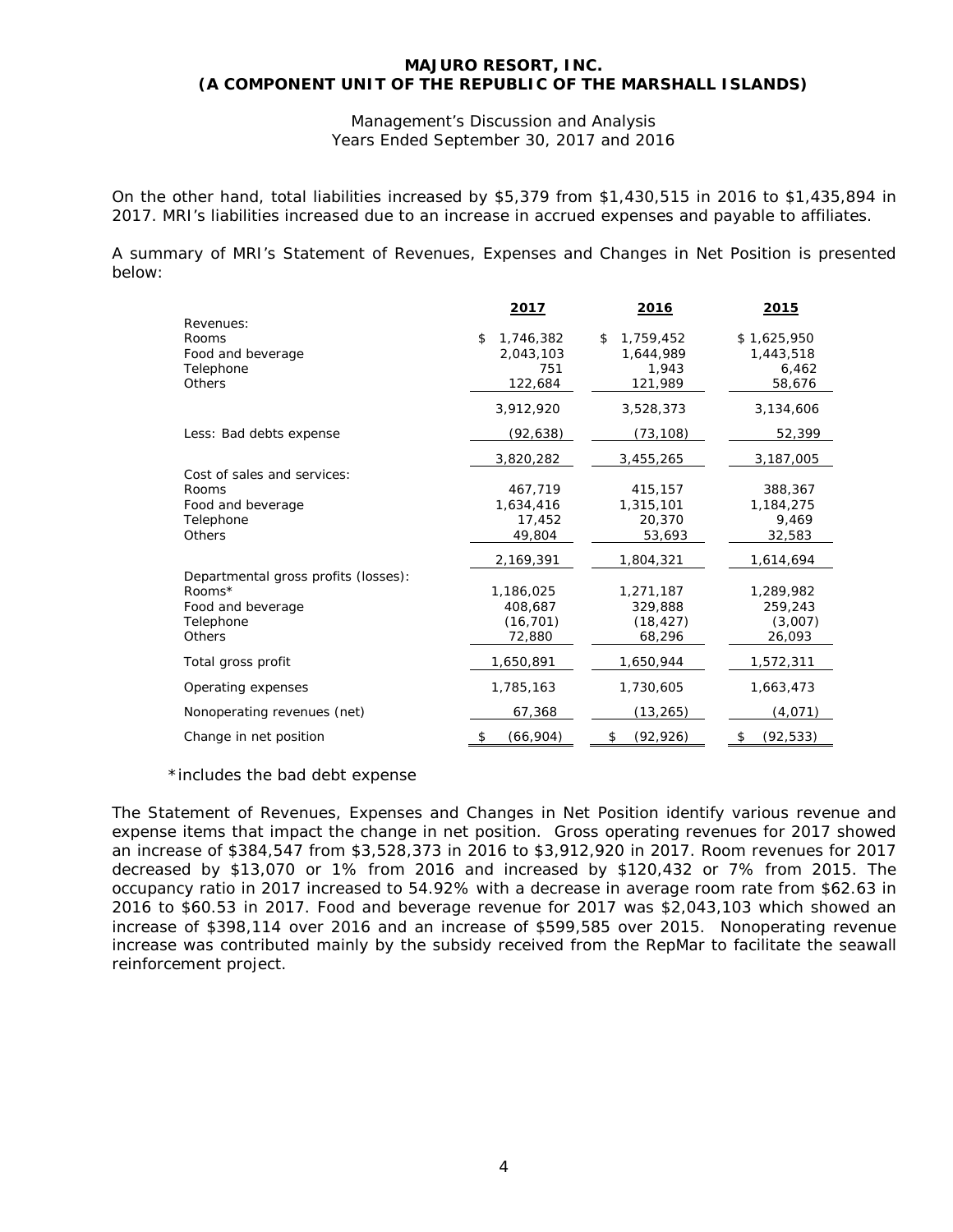Management's Discussion and Analysis Years Ended September 30, 2017 and 2016

The following graph shows the major components of revenue for financial periods 2017, 2016 and 2015, all of which cover a twelve (12) month period ending September 30.



# **Statement of Hotel Occupancy Performance**

The following table shows a comparison of financial and statistical information affecting the room revenue performance for the years 2017, 2016, 2015, 2014 and 2013.

| <b>Occupancy Performance</b> | 2017        | 2016        | 2015        | 2014        | 2013        |
|------------------------------|-------------|-------------|-------------|-------------|-------------|
|                              |             |             |             |             |             |
| % of total occupancy         | 54.92%      | 53.45%      | 50.75%      | 49.41%      | 45.04%      |
| Average rate                 | \$<br>60.53 | \$<br>62.63 | \$<br>60.73 | \$<br>61.23 | \$<br>55.50 |
| % of paid occupancy          | 54.77%      | 53.33%      | 50.66%      | 49.33%      | 44.97%      |
| Average rate                 | \$<br>60.69 | \$<br>62.77 | \$<br>61.06 | \$<br>61.33 | \$<br>55.59 |
|                              |             |             |             |             |             |
| Group rooms                  |             |             |             |             |             |
| % of total occupancy         |             |             |             |             |             |
| Average rate                 |             |             |             |             |             |

Paid occupancy ratio in 2017 was 54.77% as compared to 53.33% in 2016 and 50.66% in 2015.

The hotel paid occupancy ratio for the current year has increased over the past two (2) years while the average paid room rate for the current year has slightly decreased by \$ 2.08.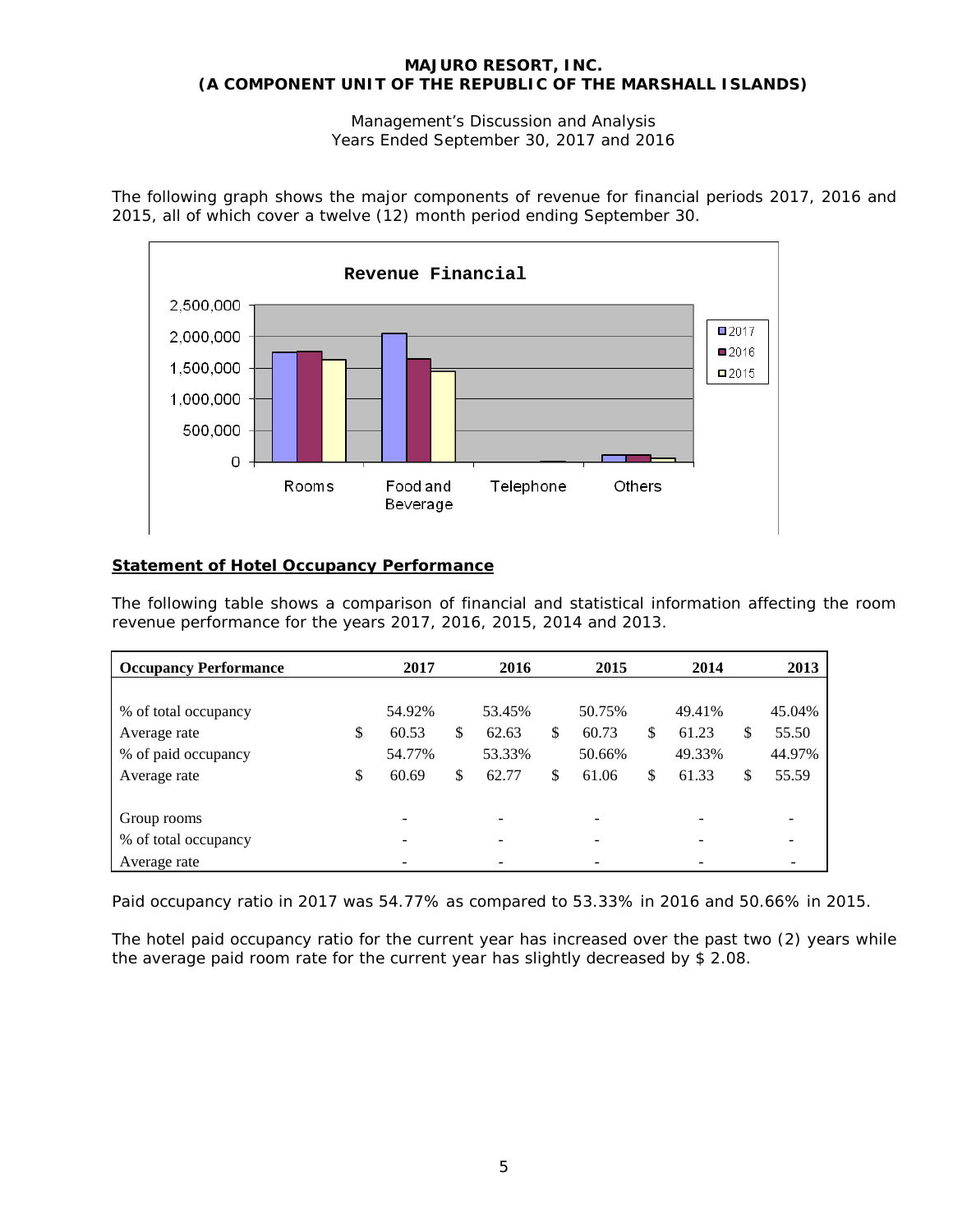Management's Discussion and Analysis Years Ended September 30, 2017 and 2016

# **Operating Expenses**

Total operating expenses increased by \$54,558 from \$1,730,605 in 2016 to \$1,785,163 in 2017 as a result of the decrease in utility components and increase in maintenance expenses. As a percentage of total revenues, operating expenses for 2017 represents 46% or a decrease of 3% compared to 2016 and 7% decrease over 2015.

Utility costs showed a decrease of \$17,111 from \$513,349 in 2016 to \$496,238 in 2017. The decrease was primarily contributed by the efforts of MRI to change old equipment to energy saver ones, change of water heater even with the increase in energy rate as well as the continuous efforts to closely monitor consumption. General and administrative expenses showed an increase of \$37,745, depreciation posted a decrease of \$36,629 while the maintenance cost increased by of \$66,127.

The following graph shows the major components of operating expenses for financial periods 2017, 2016 and 2015, all of which cover a twelve (12) month period ending September 30.



# **Capital Assets and Debt**

Net capital assets decreased by \$31,400 due to increase in accumulated depreciation of its acquisitions and building improvement that also had the same effect in 2016. Various equipment was purchased to replace damaged items due to wear and tear. MRI capital projects for FY2017 include the remodeling of ENRA bathroom, purchase of air conditioning units, kitchen equipment and seawall project. There was also an increase in motor vehicles with the purchase of a new transportation vehicles for the maintenance and executive departments.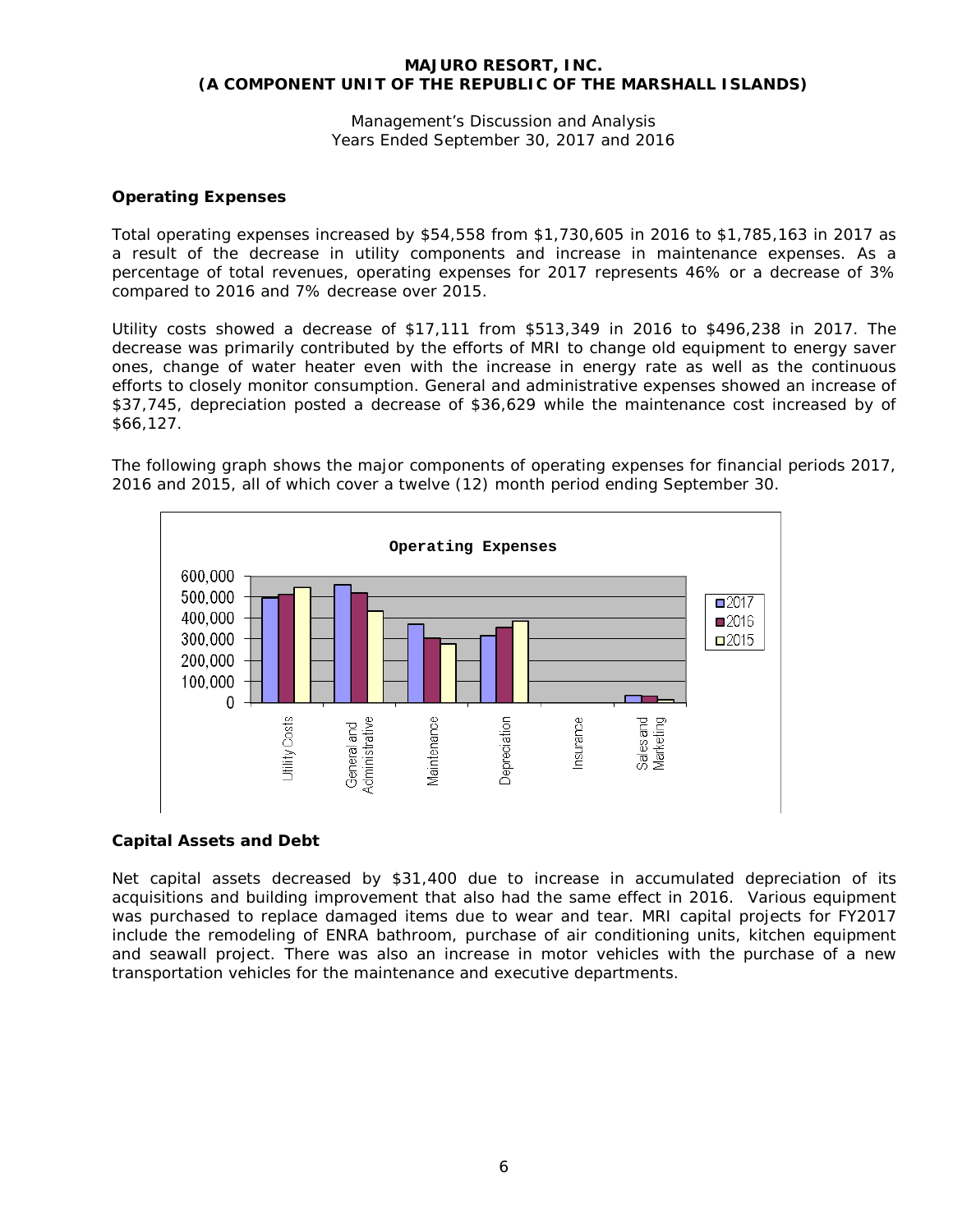Management's Discussion and Analysis Years Ended September 30, 2017 and 2016

A summary of MRI's capital assets is presented below**:**

|                          | 2017            | 2016            |    | 2015          |
|--------------------------|-----------------|-----------------|----|---------------|
| Building and structure   | \$<br>2,775,406 | \$<br>2,714,168 | \$ | 2,580,460     |
| Furniture and fixtures   | 1,685,716       | 1,547,086       |    | 1,438,871     |
| Office equipment         | 251,846         | 249.296         |    | 244,090       |
| Other equipment          | 113,938         | 113,638         |    | 113,638       |
| Motor vehicles           | 349,154         | 299,953         |    | 229,916       |
| At Cost                  | 5,176,160       | 4.924.141       |    | 4,606,975     |
| Accumulated depreciation | (3,927,503)     | (3,608,640)     |    | (3, 251, 235) |
| Net Book Value           | 1,248,293       | 1,315,501       | £. | 1,355,740     |

Non-depreciable capital asset additions during the year amounting to \$35,808 pertains to the seawall under construction as of September 30, 2017.

For additional information concerning capital assets, please see note 4 to the financial statements.

# **Long-Term Debt**

MRI did not incur any long-term debt during 2017, nor was any such debt due and outstanding at year end.

Management's Discussion and Analysis for the year ended September 30, 2016 is set forth in the report on the audit of MRI's financial statements dated June 9, 2017. That Discussion and Analysis explains the major factors impacting the 2016 financial statements and may be obtained from the contact information below.

# **Economic Factors and Next Year's Performance**

The following factors may have a great impact on next year's operations:

- 1. The President of Republic of China (ROC) Taiwan will be visiting the Republic of the Marshall Islands. The President and entourage will stay at the Marshall Islands Resort. This visit will be part of MRI's relationship building with outside countries and in keeping the "Yokwe Spirit."
- 2. MRI continues to promote the destination through outside sales agents such as Booking.com and through social media in order to cater to various tourists within and outside the Pacific.
- 3. RepMar is playing an active role in promoting the Marshall Islands to generate sufficient numbers of visitors through conferences, workshops, trainings and seminars that is being sponsored and hosted by RepMar.
- 4. There is a continuous growth in guest arrivals brought about by the service provided by Nauru Airlines between Majuro, FSM and Australia. This will have a great impact in the tourism industry and country as a whole. With the current number of visitors to Majuro, MRI management is optimistic about the amount of increase in room revenues for 2018.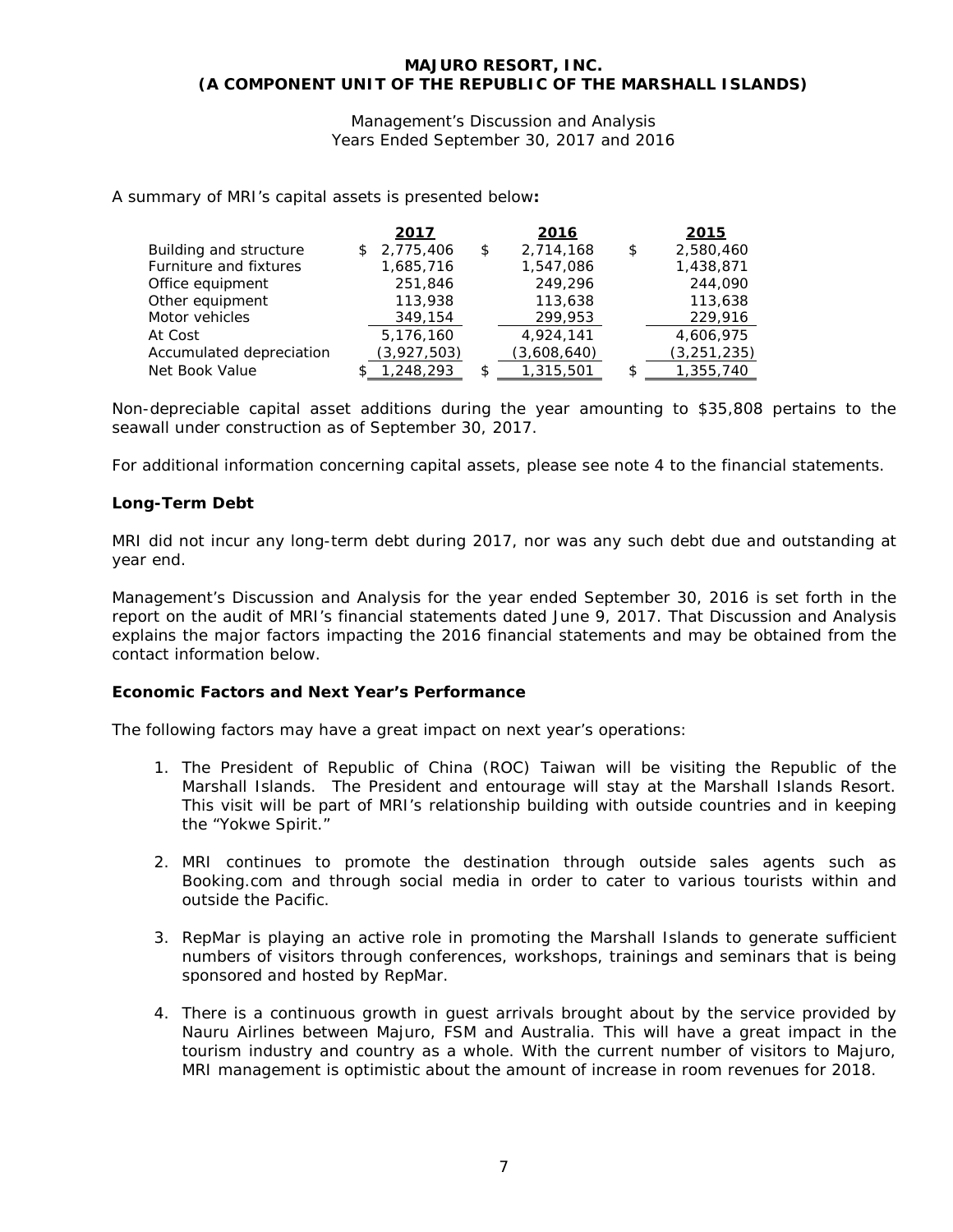Management's Discussion and Analysis Years Ended September 30, 2017 and 2016

5. Combined efforts in searching for ways to increase collections and cut on costs and expenses to improve cash flow and help generate funds in order to meet obligations. MRI new management has established measures to improve its collection campaign in order to recover long-outstanding receivables.

# **Additional Financial Information**

The discussion and analysis is designed to provide MRI's customers and other interested parties with an overview of MRI's financial operations and financial condition. Should the reader have questions regarding the information included in this report or wish to request additional financial information, please contact the Majuro Resort, Inc. General Manager at P.O. Box 3279, Majuro, MH 96960.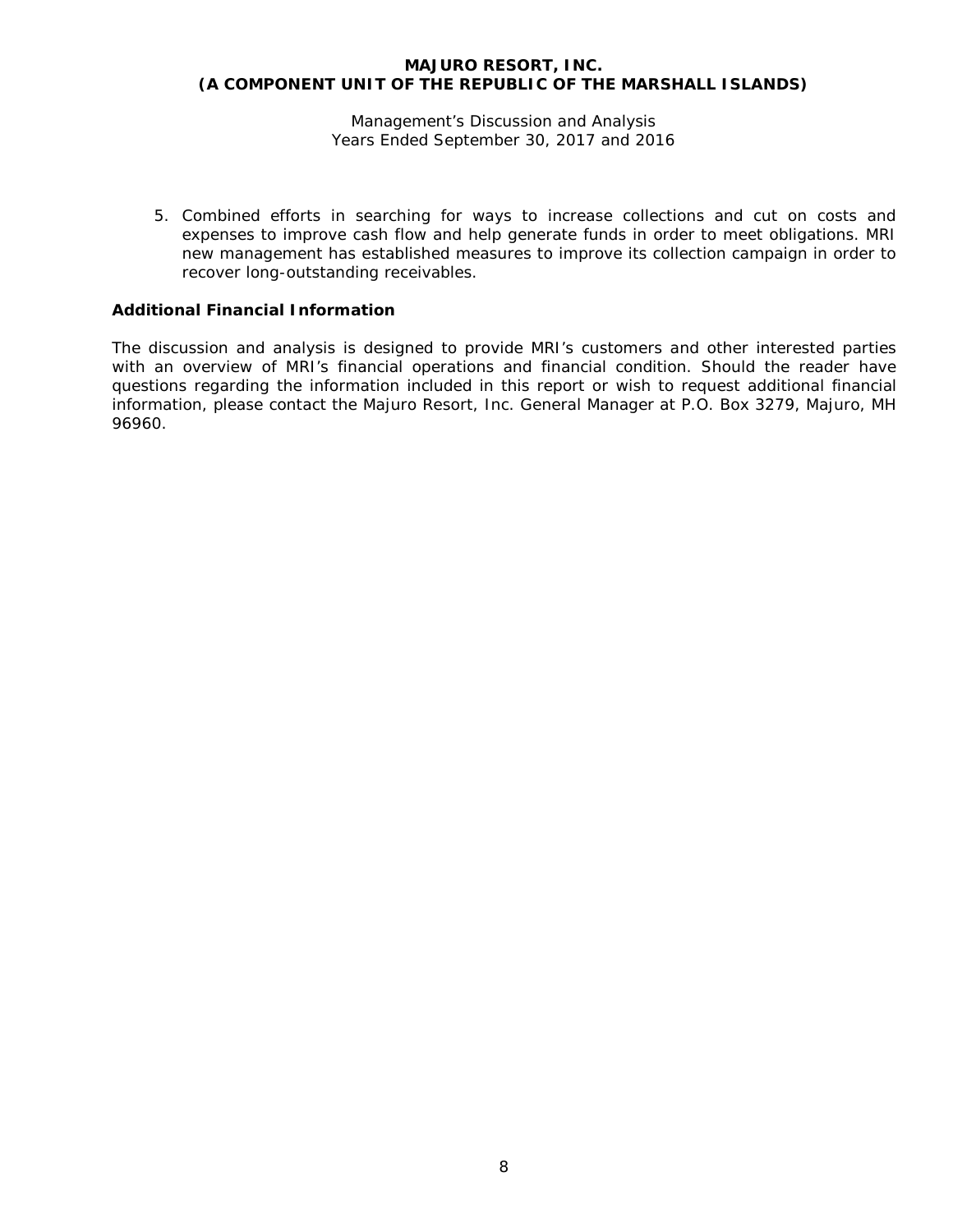# Statements of Net Position September 30, 2017 and 2016

| <b>ASSETS</b>                                                                                    | 2017                                   | 2016                                |
|--------------------------------------------------------------------------------------------------|----------------------------------------|-------------------------------------|
| Current assets:<br>Cash                                                                          | \$<br>326,073                          | \$<br>297,852                       |
| Receivables:<br>Trade<br><b>Affiliates</b><br>Other                                              | 388,254<br>339,124<br>50,995           | 345,846<br>351,778<br>26,948        |
| Less allowance for doubtful accounts                                                             | 778,373<br>(631, 561)                  | 724,572<br>(538, 923)               |
| Total receivables, net                                                                           | 146,812                                | 185,649                             |
| Inventories                                                                                      | 24,303                                 | 53,424                              |
| Prepaid expenses                                                                                 | 47,336                                 | 37,724                              |
| Total current assets                                                                             | 544,524                                | 574,649                             |
| Property, plant and equipment<br>Depreciable, net of accumulated depreciation<br>Non-depreciable | \$<br>1,248,293<br>35,808<br>1,828,625 | \$<br>1,315,501<br>1,890,150        |
| <b>LIABILITIES AND NET POSITION</b>                                                              |                                        |                                     |
| Current liabilities:<br>Accounts payable<br>Payable to affiliates<br>Accrued expenses            | \$<br>141,533<br>720,949<br>573,412    | \$<br>167,628<br>702,583<br>560,304 |
| <b>Total current liabilities</b>                                                                 | 1,435,894                              | 1,430,515                           |
| Commitment and contingencies                                                                     |                                        |                                     |
| Net position:<br>Net investment in capital assets<br>Restricted<br>Unrestricted                  | 1,284,101<br>34,193<br>(925, 563)      | 1,315,501<br>(855, 866)             |
| Total net position                                                                               | 392,731                                | 459,635                             |
|                                                                                                  | \$<br>1,828,625                        | \$<br>1,890,150                     |

See accompanying notes to financial statements.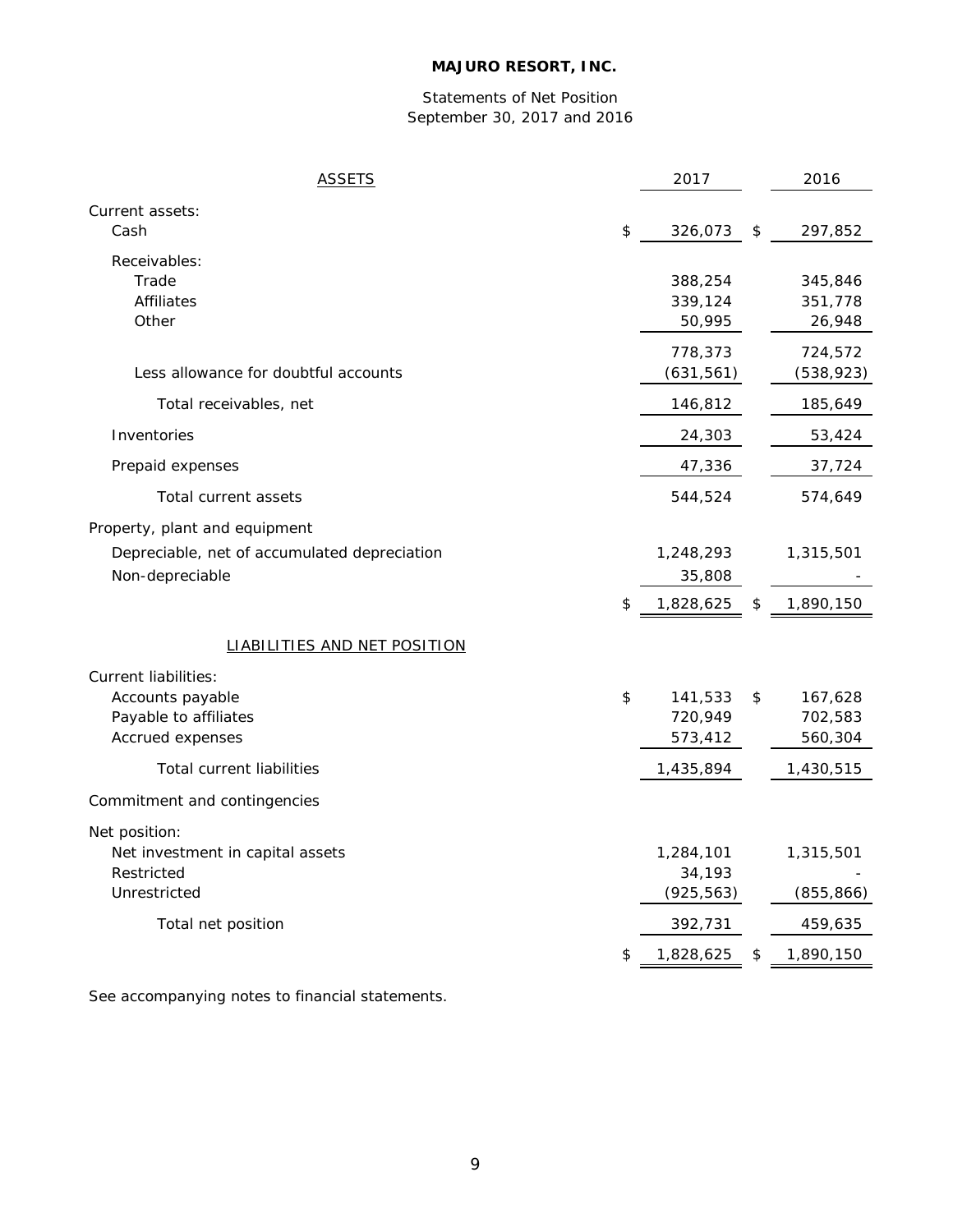# Statements of Revenues, Expenses and Changes in Net Position Years Ended September 30, 2017 and 2016

|                                             | 2017            | 2016            |
|---------------------------------------------|-----------------|-----------------|
| Revenues:                                   |                 |                 |
| Rooms                                       | \$<br>1,746,382 | \$<br>1,759,452 |
| Food and beverage                           | 2,043,103       | 1,644,989       |
| Telephone                                   | 751             | 1,943           |
| Other                                       | 122,684         | 121,989         |
| Total revenues                              | 3,912,920       | 3,528,373       |
| Less provision for doubtful accounts        | (92, 638)       | (73, 108)       |
| Net revenues                                | 3,820,282       | 3,455,265       |
| Cost of sales:                              |                 |                 |
| Rooms                                       | 467,719         | 415,157         |
| Food and beverage                           | 1,634,416       | 1,315,101       |
| Telephone                                   | 17,452          | 20,370          |
| Other                                       | 49,804          | 53,693          |
| Total cost of sales                         | 2,169,391       | 1,804,321       |
| Gross profit                                | 1,650,891       | 1,650,944       |
| Operating expenses:                         |                 |                 |
| General and administrative                  | 559,716         | 521,971         |
| Utility costs                               | 496,238         | 513,349         |
| Maintenance                                 | 371,246         | 305,119         |
| Depreciation                                | 320,776         | 357,405         |
| Sales and marketing                         | 37,187          | 32,761          |
| Total operating expenses                    | 1,785,163       | 1,730,605       |
| Operating loss                              | (134, 272)      | (79, 661)       |
| Nonoperating revenues (expenses):           |                 |                 |
| Operating subsidies                         | 74,400          |                 |
| Interest expense                            | (7, 398)        | (13, 265)       |
| Gain on sale of asset                       | 366             |                 |
| Total nonoperating revenues (expenses), net | 67,368          | (13, 265)       |
| Change in net position                      | (66,904)        | (92, 926)       |
| Net position at beginning of year           | 459,635         | 552,561         |
| Net position at end of year                 | \$<br>392,731   | \$<br>459,635   |
|                                             |                 |                 |

See accompanying notes to financial statements.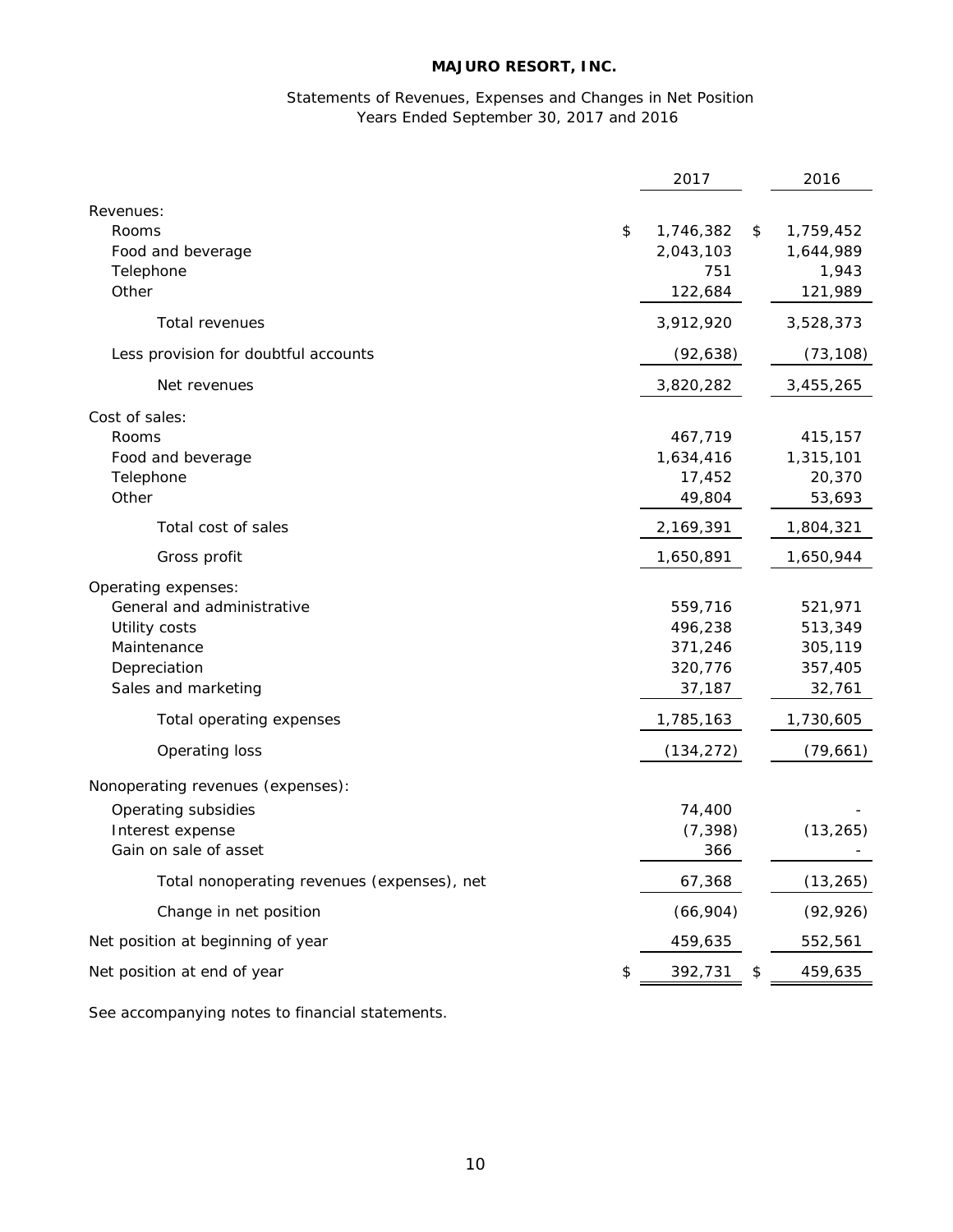# Statements of Cash Flows Years Ended September 30, 2017 and 2016

|                                                                                                                                                                             | 2017                                      | 2016                                         |
|-----------------------------------------------------------------------------------------------------------------------------------------------------------------------------|-------------------------------------------|----------------------------------------------|
| Cash flows from operating activities:<br>Cash received from customers<br>\$<br>Cash payments to suppliers for goods and services<br>Cash payments to employees for services | 3,859,120<br>(2,350,811)<br>(1, 258, 081) | \$<br>3,517,652<br>(2,071,594)<br>(980, 298) |
| Net cash provided by operating activities                                                                                                                                   | 250,228                                   | 465,760                                      |
| Cash flows from noncapital financing activities:<br>RepMar subsidy received<br>Interest paid                                                                                | 74,400<br>(7, 398)                        | (13, 265)                                    |
| Net cash provided by (used for) noncapital financing activities                                                                                                             | 67,002                                    | (13, 265)                                    |
| Cash flows from capital and related financing activities:<br>Acquisition of capital assets<br>Sale of capital assets                                                        | (289, 925)<br>916                         | (317, 166)                                   |
| Net cash used for capital and related financing activities                                                                                                                  | (289,009)                                 | (317, 166)                                   |
| Net change in cash                                                                                                                                                          | 28,221                                    | 135,329                                      |
| Cash at beginning of year                                                                                                                                                   | 297,852                                   | 162,523                                      |
| \$<br>Cash at end of year                                                                                                                                                   | 326,073                                   | \$<br>297,852                                |
| Reconciliation of operating loss to net cash provided by<br>operating activities:                                                                                           |                                           |                                              |
| Operating loss<br>\$<br>Adjustments to reconcile operating loss to net cash<br>provided by operating activities:                                                            | $(134, 272)$ \$                           | (79, 661)                                    |
| Depreciation                                                                                                                                                                | 320,776                                   | 357,405                                      |
| Bad debt expense<br>(Increase) decrease in assets:<br>Receivables:                                                                                                          | 92,638                                    | 73,108                                       |
| Trade                                                                                                                                                                       | (42, 408)                                 | (3,640)                                      |
| Affiliates                                                                                                                                                                  | 12,654                                    | 4,467                                        |
| Other                                                                                                                                                                       | (24, 047)                                 | (11, 548)                                    |
| Inventories                                                                                                                                                                 | 29,121                                    | 4,412                                        |
| Prepaid expenses<br>Increase (decrease) in liabilities:                                                                                                                     | (9,612)                                   | 1,496                                        |
| Accounts payable                                                                                                                                                            | (26, 095)                                 | 34,934                                       |
| Payable to affiliates                                                                                                                                                       | 18,366                                    | 96,620                                       |
| Accrued expenses                                                                                                                                                            | 13,108                                    | (11, 833)                                    |
| Net cash provided by operating activities<br>\$                                                                                                                             | 250,228                                   | \$<br>465,759                                |

See accompanying notes to financial statements.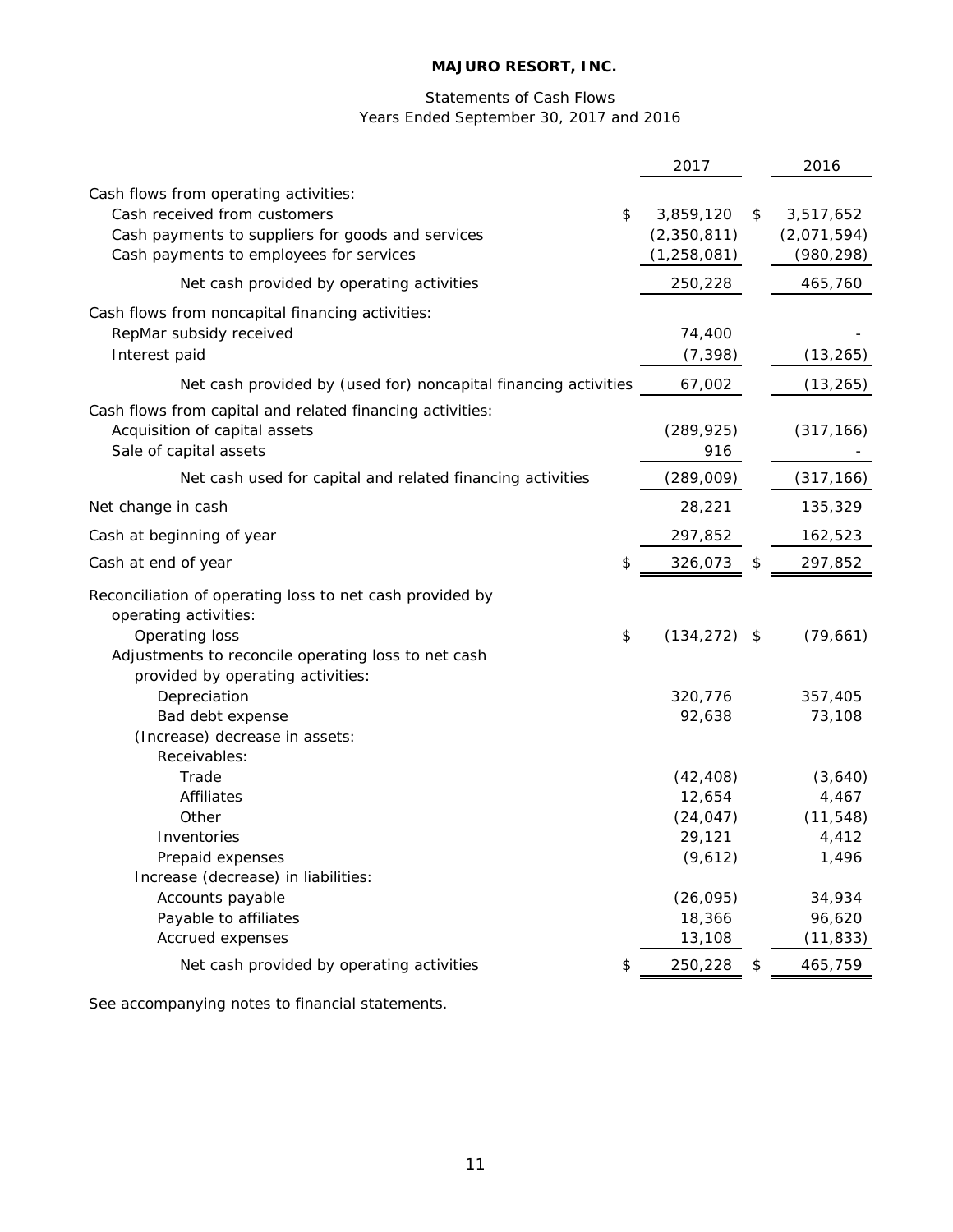Notes to Financial Statements September 30, 2017 and 2016

# (1) Organization

Majuro Resort, Inc. (MRI) dba Marshall Islands Resort, a component unit of the Republic of the Marshall Islands (RepMar), was formed on November 8, 1995, as a corporation. The primary business of MRI is the operation of a 150-room hotel on the atoll of Majuro in the Republic of the Marshall Islands. MRI is governed by a five-member Board of Directors appointed by the Cabinet of RepMar. MRI's financial statements are incorporated into the financial statements of RepMar as a component unit.

# (2) Summary of Significant Accounting Policies

The accounting policies of MRI conform to accounting principles generally accepted in the United States of America, as applicable to governmental entities, specifically proprietary funds.

GASB Statement No. 34, *Basic Financial Statements - and Management's Discussion and Analysis - for State and Local Governments*, which was subsequently amended by Statement No. 37, *Basic Financial Statements - and Management's Discussion and Analysis - for State and Local Governments: Omnibus*, and modified by Statement No. 38, *Certain Financial Statement Note Disclosures,* establish financial reporting standards for governmental entities, which require that management's discussion and analysis of the financial activities be included with the basic financial statements and notes, and modify certain other financial statement disclosure requirements.

To conform to the requirements of GASB Statement No. 34, equity is presented in the following net position categories:

- Net investment in capital assets capital assets, net of accumulated depreciation, plus construction or improvement of those assets.
- Restricted net position that is constrained for specific purposes which are externally imposed by providers, such as creditors, or amounts constrained due to constitutional provisions or enabling legislature.
- Unrestricted net position that is not subject to externally imposed stipulations. Unrestricted net position may be designated for specific purposes by action of management or the Board of Directors or may otherwise be limited by contractual agreements with outside parties.

# Basis of Accounting

Proprietary funds are accounted for on a flow of economic resources measurement focus. With this measurement focus, all assets and deferred outflows of resources, and liabilities and deferred inflows of resources associated with the operation of the fund are included in the statements of net position. Proprietary fund operating statements present increases and decreases in net position. The accrual basis of accounting is utilized by proprietary funds. Under this method, revenues are recorded when earned and expenses are recorded at the time liabilities are incurred. MRI considers room and related food, beverage and telephone revenues and costs directly related to such revenues to be operating revenues and expenses. Revenues and expenses related to financing and other activities are reflected as nonoperating.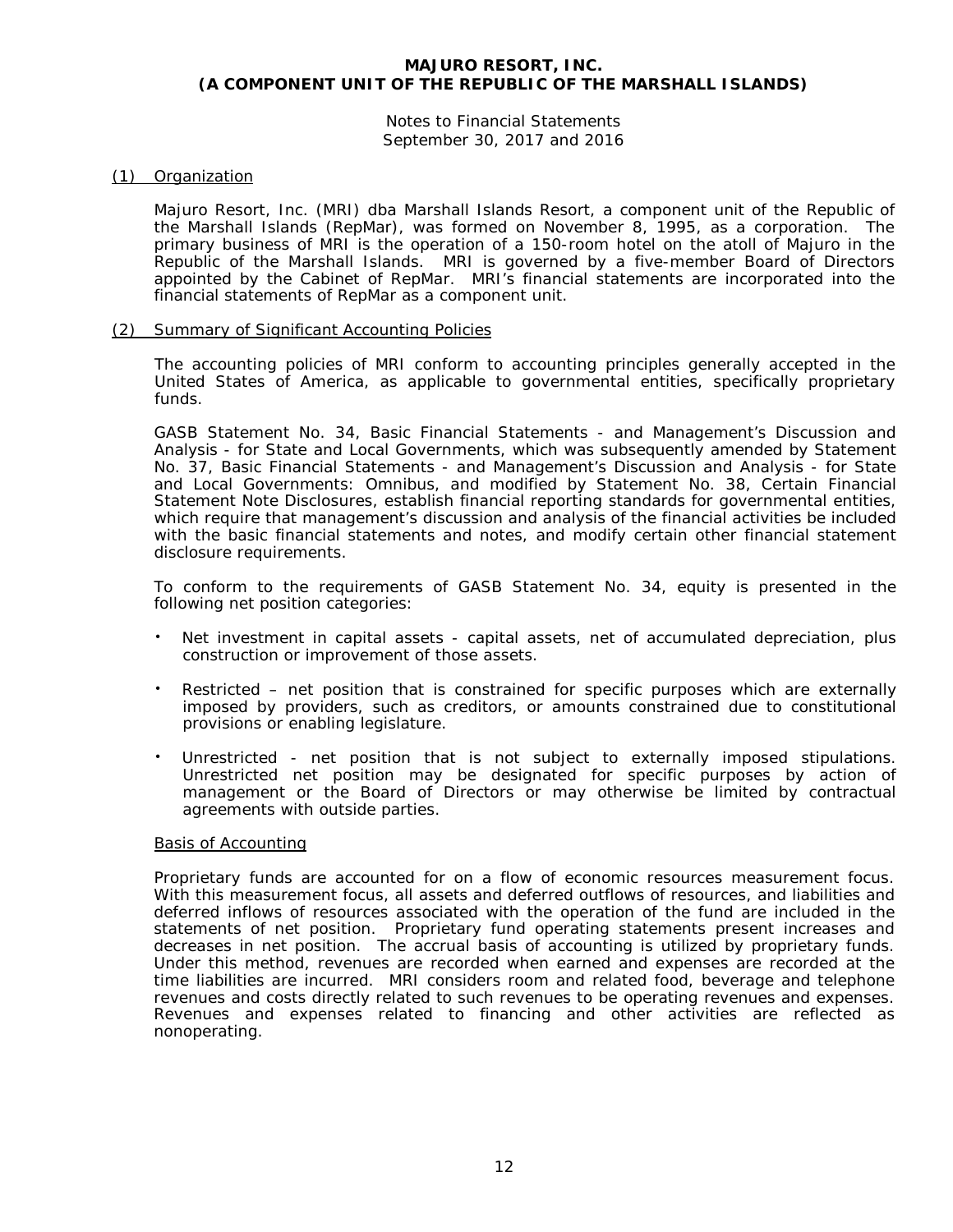# Notes to Financial Statements September 30, 2017 and 2016

# (2) Summary of Significant Accounting Policies, Continued

#### Cash

Custodial risk is the risk that in the event of a bank failure, MRI's deposits may not be returned to it. Such deposits are not covered by depository insurance and are either uncollateralized or collateralized with securities held by the pledging financial institution or held by the pledging financial institution but not in the depositor-government's name. MRI does not have a deposit policy for custodial credit risk.

For purpose of the statements of net position and cash flows, cash is defined as cash on hand and cash held in demand accounts. As of September 30, 2017 and 2016, the carrying amount of cash was \$326,073 and \$297,852, respectively, and the corresponding bank balances were \$360,770 and \$330,287 respectively. Of the bank balances, \$276,256 and \$263,116, respectively, were maintained in a financial institution subject to Federal Deposit Insurance Corporation (FDIC) insurance with the remaining amounts of \$84,514 and \$67,171, respectively, being maintained in a financial institution not subject to depository insurance. As of September 30, 2017 and 2016, bank deposits in the amount of \$250,000 were FDIC insured. MRI does not require collateralization of its cash deposits; therefore, deposit levels in excess of FDIC insurance coverage are uncollateralized. Accordingly, these deposits are exposed to custodial credit risk.

#### Receivables

All receivables are uncollateralized and are due from hotel customers and others located within the Republic of the Marshall Islands and the South Pacific region.

#### Allowance for Doubtful Accounts

The allowance for doubtful accounts is stated at an amount that management believes will be adequate to absorb possible losses on accounts receivable that may become uncollectible based on evaluations of the collectability of these accounts and prior collection experience. The allowance is established through a provision for bad debts charged to expense.

#### Inventories

Inventories are stated at the lower of cost (average costing) or market (net realizable value).

#### Operating Supplies

China, glass, linen, silverware and uniforms are charged to expense in the year of purchase.

#### Property, Plant and Equipment

Property, plant and equipment with a cost that equals or exceeds \$100 are capitalized. Such assets are stated at cost. Depreciation is calculated using the straight-line method based on the estimated useful lives of the respective assets.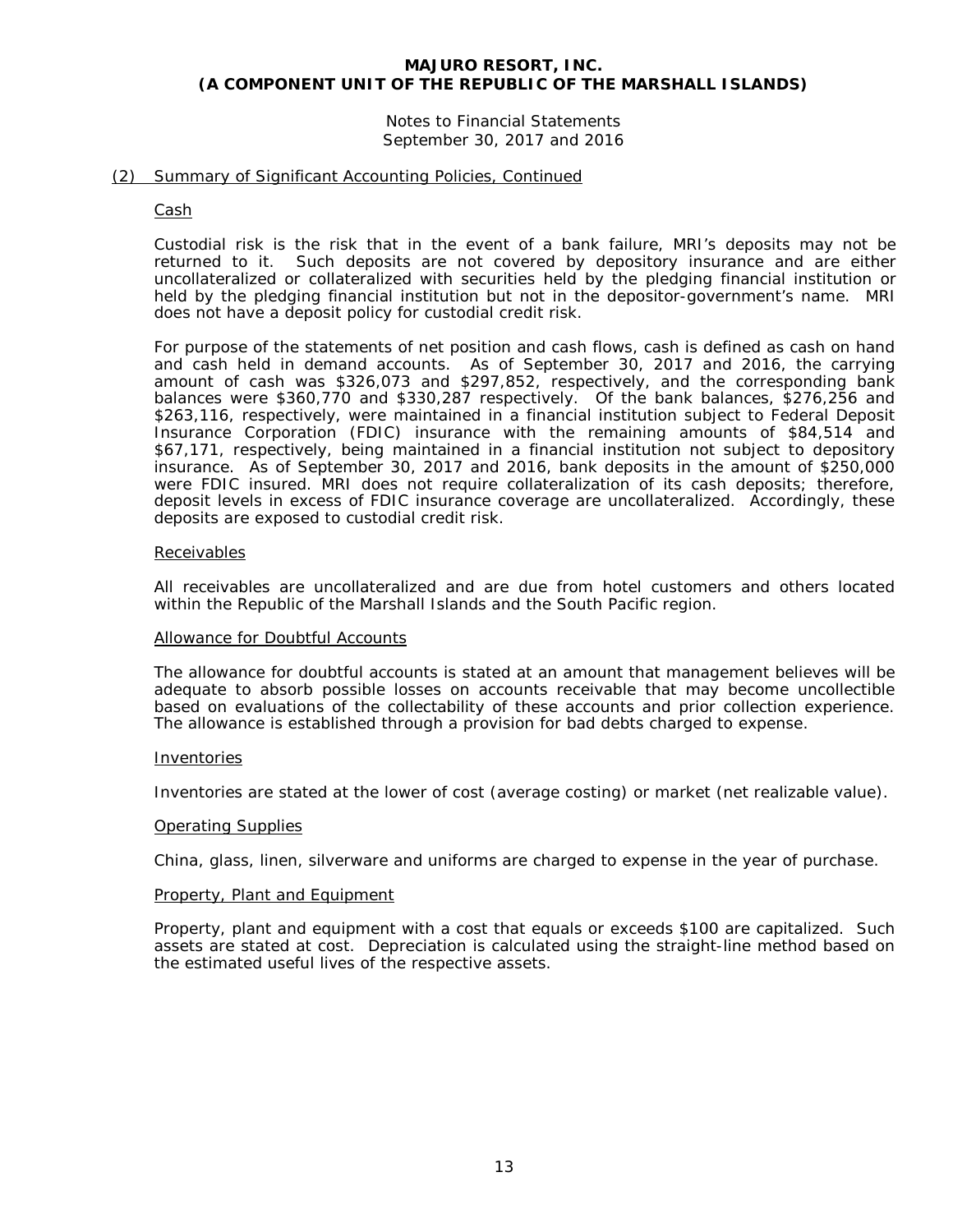Notes to Financial Statements September 30, 2017 and 2016

### (2) Summary of Significant Accounting Policies, Continued

#### Deferred Outflows of Resources

In addition to assets, the statement of net position will sometimes report a separate section for deferred outflows of resources. This separate financial statement element represents a consumption of net position that applies to a future period and so will not be recognized as an outflow of resources (deduction of net position) until then. MRI has no items that qualify for reporting in this category.

#### Deferred Inflows of Resources

In addition to liabilities, the statement of net position will sometimes report a separate section for deferred inflows of resources. This separate financial statement element represents an acquisition of net position that applies to a future period and so will not be recognized as an inflow of resources (additions to net position) until then. MRI has no items that qualify for reporting in this category.

#### Taxes

Corporate profits are not subject to income tax in the Republic of the Marshall Islands. The Government of the Republic of the Marshall Islands imposes a gross receipts tax (GRT) of 3% on revenues. MRI, being a component unit of the Republic of the Marshall Islands as defined in the State-Owned Enterprises Act, 2015, is exempt from payment of GRT.

#### Advertising Costs

MRI expenses advertising costs as incurred. During the years ended September 30, 2017 and 2016, MRI incurred advertising costs of \$18,750 and \$10,702, respectively.

#### Compensated Absences

Vested or accumulated vacation leave is recorded as an expense and liability as the benefits accrue to employees. No liability is recorded for nonvesting accumulating rights to receive sick benefits. As of September 30, 2017 and 2016, the accumulated vacation leave liability amounted to \$48,389 and \$46,632, respectively, and is included within the statements of net position as accrued expenses.

#### New Accounting Standards

During the year ended September 30, 2017, MRI implemented the following pronouncements:

- GASB Statement No. 73, *Accounting and Financial Reporting for Pensions and Related Assets That Are Not Within the Scope of GASB Statement 68, and Amendments to Certain Provisions of GASB Statements 67 and 68*, which aligns the reporting requirements for pensions and pension plans not covered in GASB Statements 67 and 68 with the reporting requirements in Statement 68.
- GASB Statement No. 74, *Financial Reporting for Postemployment Benefit Plans Other Than Pension Plans*, which replaces Statements No. 43, *Financial Reporting for Postemployment Benefit Plans Other Than Pension Plans, as amended,* and No. 57, *OPEB Measurements by Agent Employers and Agent Multiple-Employer Plans*, and addresses financial reporting requirements for governments whose employees are provided with postemployment benefits other than pensions (other postemployment benefits or OPEB).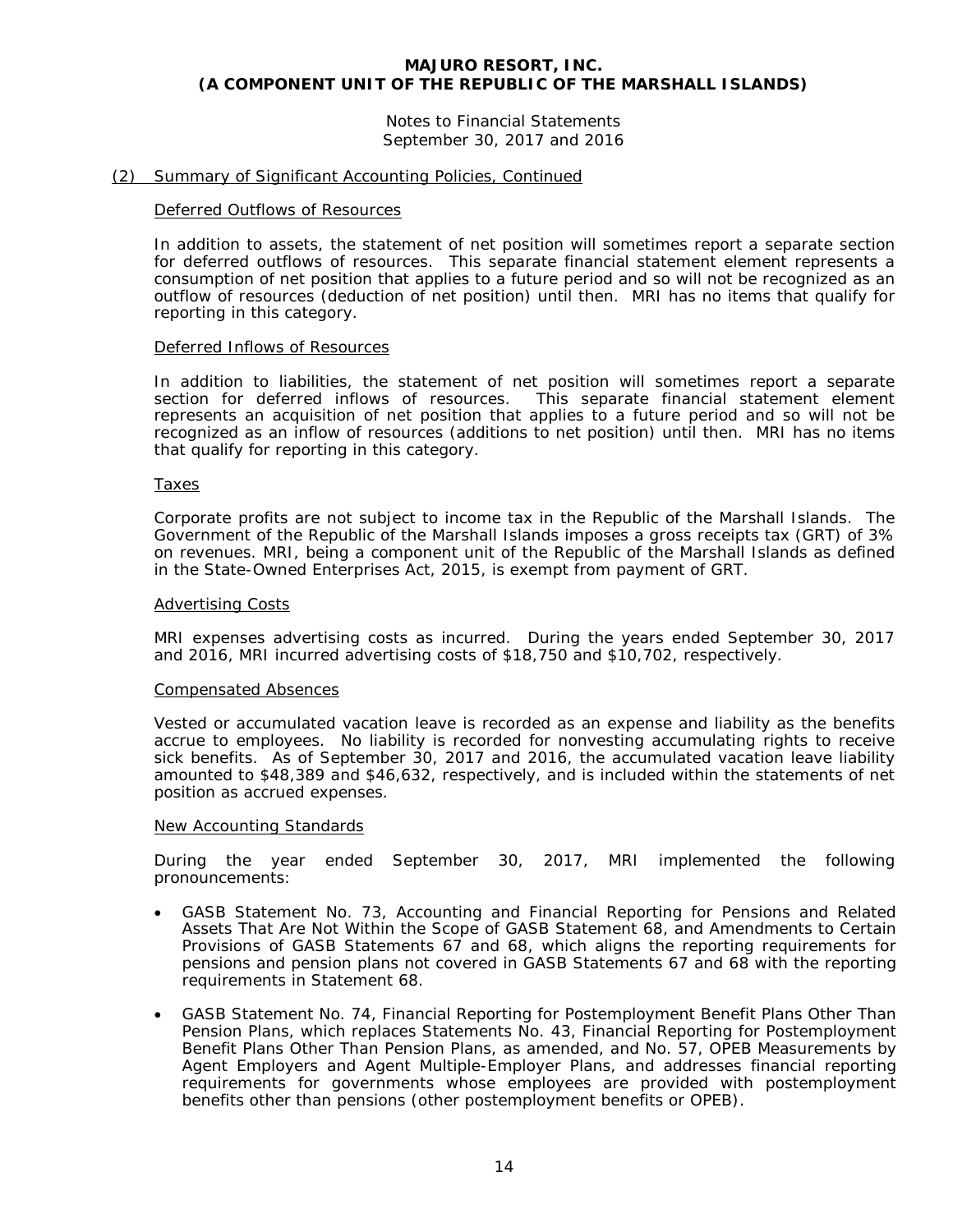Notes to Financial Statements September 30, 2017 and 2016

# (2) Summary of Significant Accounting Policies, Continued

New Accounting Standards, Continued

- GASB Statement No. 77, *Tax Abatement Disclosures*, which requires governments that enter into tax abatement agreements to disclose certain information about the agreements.
- GASB Statement No. 78, *Pensions Provided through Certain Multiple-Employer Defined Benefit Pension Plans*, which addresses a practice issue regarding the scope and applicability of Statement No. 68, *Accounting and Financial Reporting for Pensions*.
- GASB Statement No. 80, *Blending Requirements for Certain Component Units - an amendment of GASB Statement No. 14*, which improves financial reporting by clarifying the financial statement presentation requirements for certain component units.
- GASB Statement No. 82, *Pension Issues - an amendment of GASB Statements No. 67, No. 68, and No. 73*, which addresses issues regarding (1) the presentation of payroll-related measures in required supplementary information, (2) the selection of assumptions and the treatment of deviations from the guidance in an Actuarial Standard of Practice for financial reporting purposes, and (3) the classification of payments made by employers to satisfy employee (plan member) contribution requirements.

The implementation of these standards did not have a material effect on the accompanying financial statements.

In June 2015, GASB issued Statement No. 75, *Accounting and Financial Reporting for Postemployment Benefits Other Than Pensions*, which replaces the requirements of Statements No. 45, *Accounting and Financial Reporting by Employers for Postemployment Benefits Other Than Pensions*, as amended, and No. 57, *OPEB Measurements by Agent Employers and Agent Multiple-Employer Plans*, and provides guidance on reporting by governments that provide OPEB to their employees and for governments that finance OPEB for employees of other governments. The provisions in Statement No. 75 are effective for fiscal years beginning after June 15, 2017. Management does not believe that the implementation of this statement will have a material effect on the financial statements.

In March 2016, GASB issued Statement No. 81, *Irrevocable Split-Interest Agreements,* which improves accounting and financial reporting for irrevocable split-interest agreements by providing recognition and measurement guidance for situations in which a government is a beneficiary of the agreement. The provisions in Statement No. 81 are effective for fiscal years beginning after December 15, 2016. Management does not believe that the implementation of this statement will have a material effect on the financial statements.

In November 2016, GASB issued Statement No. 83, *Certain Asset Retirement Obligations*, which addresses accounting and financial reporting for certain asset retirement obligations (AROs) associated with the retirement of a tangible capital asset. The provisions in Statement No. 83 are effective for fiscal years beginning after June 15, 2018. Management does not believe that the implementation of this statement will have a material effect on the financial statements.

In January 2017, GASB issued Statement No. 84, *Fiduciary Activities*, which establishes criteria for identifying fiduciary activities of all state and local governments. The provisions in Statement No. 84 are effective for fiscal years beginning after December 15, 2018. Management does not believe that the implementation of this statement will have a material effect on the financial statements.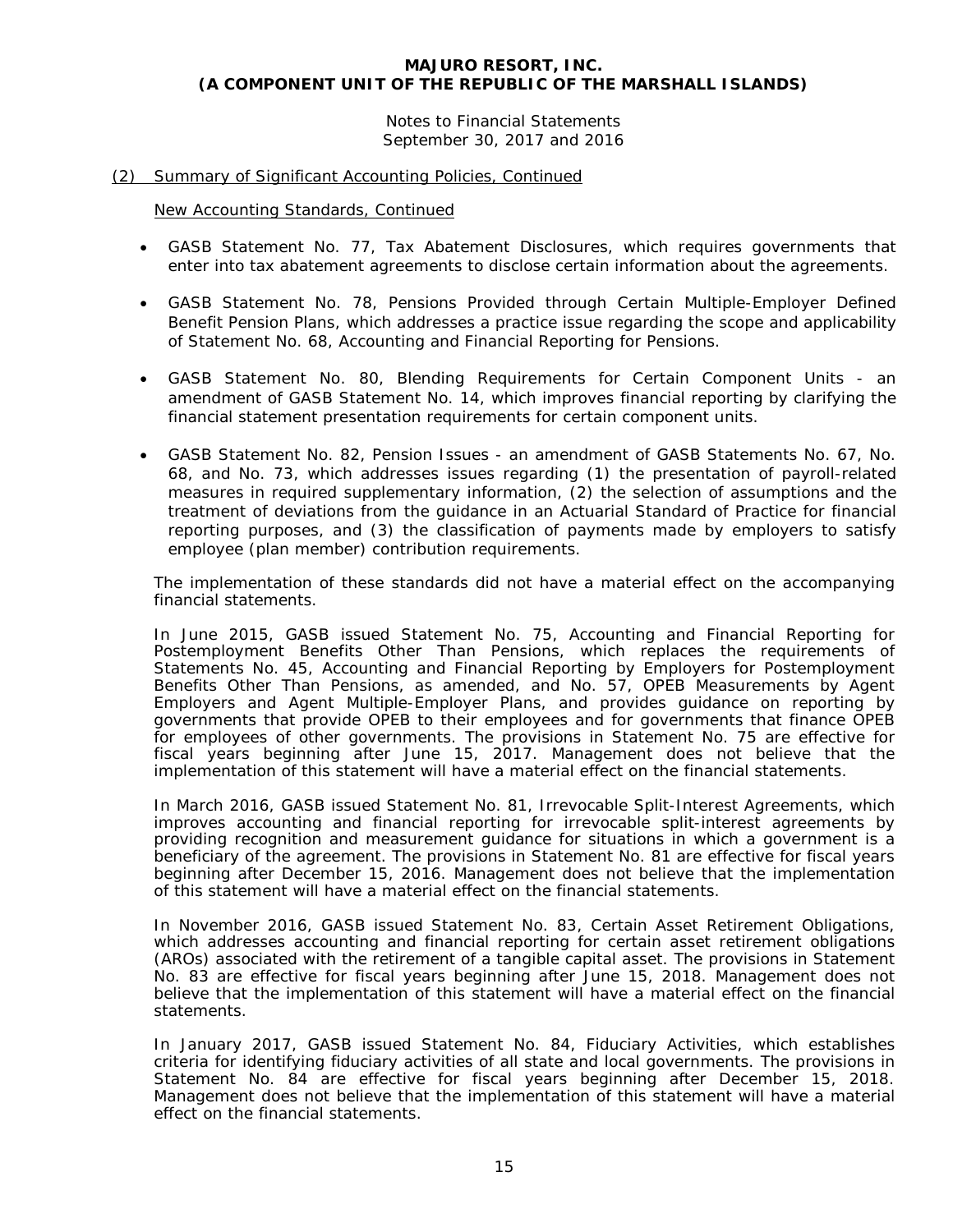Notes to Financial Statements September 30, 2017 and 2016

### (2) Summary of Significant Accounting Policies, Continued

#### New Accounting Standards, Continued

In March 2017, GASB issued Statement No. 85, *Omnibus 2017*, which addresses practice issues that have been identified during implementation and application of certain GASB Statements including issues related to blending component units, goodwill, fair value measurement and application, and postemployment benefits (pensions and other postemployment benefits). The provisions in Statement No. 85 are effective for fiscal years beginning after June 15, 2017. Management does not believe that the implementation of this statement will have a material effect on the financial statements.

In May 2017, GASB issued Statement No. 86, *Certain Debt Extinguishment Issues*, which improves consistency in accounting and financial reporting for in-substance defeasance of debt. The provisions in Statement No. 86 are effective for fiscal years beginning after June 15, 2017. Management does not believe that the implementation of this statement will have a material effect on the financial statements.

In June 2017, GASB issued Statement No. 87, *Leases*, which establishes a single model for lease accounting based on the foundational principle that leases are financings of the right to use an underlying asset. The provisions in Statement No. 87 are effective for fiscal years beginning after December 15, 2019. Management has yet to determine whether the implementation of this statement will have a material effect on the financial statements.

#### Estimates

The preparation of financial statements in accordance with accounting principles generally accepted in the United States of America requires management to make estimates and assumptions that affect the reported amounts of assets and deferred outflows of resources, liabilities and deferred inflows of resources, and disclosure of contingent assets and liabilities at the date of the financial statements and the reported amounts of revenues and expenses during the reporting period. Actual results could differ from those estimates.

# Reclassifications

Certain balances in the 2016 financial statements have been reclassified to conform to the 2017 presentation.

#### (3) Risk Management

MRI is exposed to various risks of loss related to torts; theft of, damage to, and destruction of assets; errors and omissions, injuries to employees; and natural disasters. MRI has elected to purchase commercial insurance from independent third parties for the risks of loss to which it is exposed. Settled claims from these risks have not exceeded commercial insurance coverage for the past three years. MRI does not maintain general liability insurance; property insurance; and fire, lightning and typhoon insurance for its hotel building and contents. In the event of an insurable loss, MRI may be self-insured to a material extent.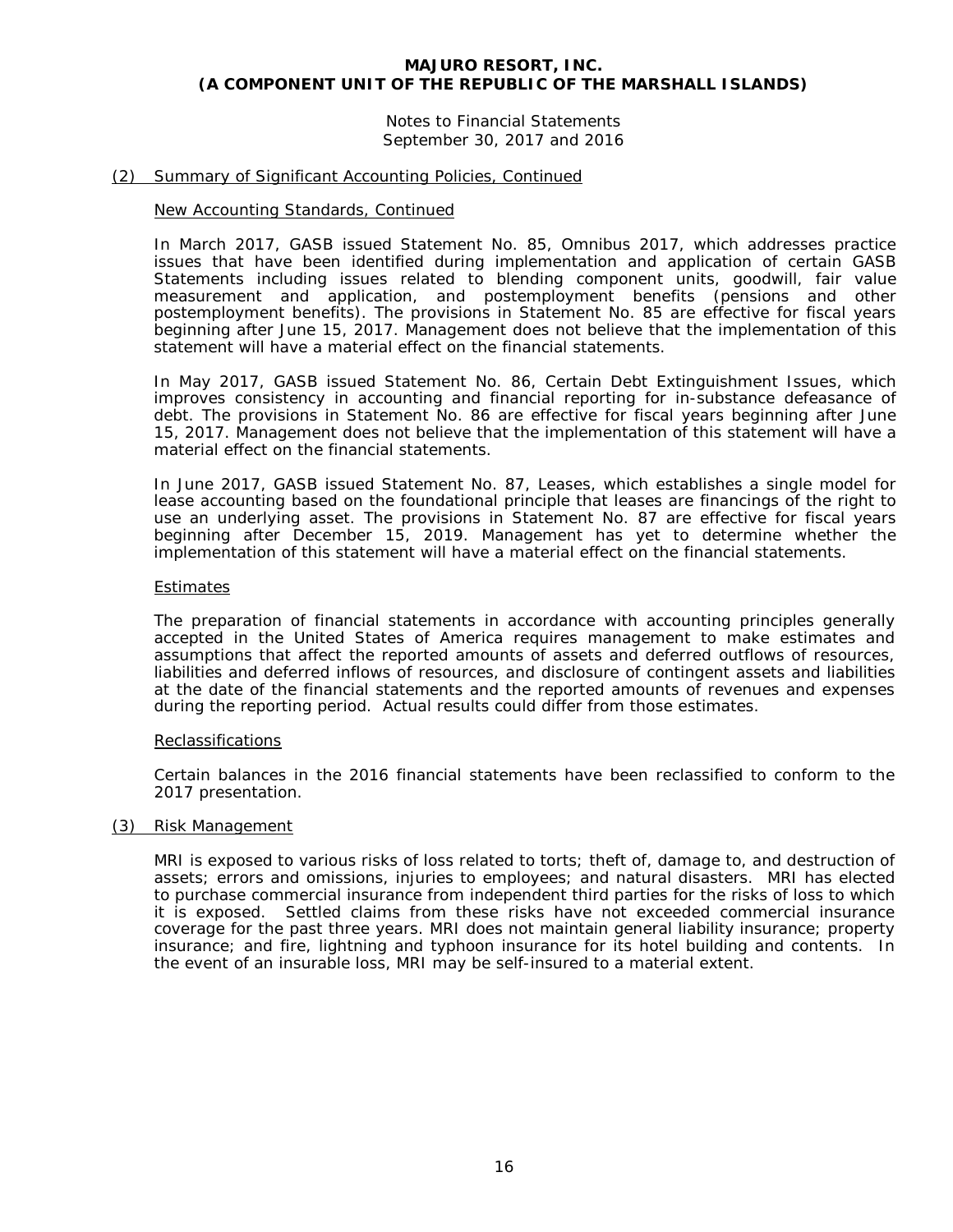Notes to Financial Statements September 30, 2017 and 2016

# (4) Property, Plant and Equipment

Depreciable capital asset activities for the years ended September 30, 2017 and 2016 were as follows:

|                               |                           |                    | 2017            |                  |                       |
|-------------------------------|---------------------------|--------------------|-----------------|------------------|-----------------------|
|                               | Estimated<br>Useful Lives | October 1,<br>2016 | Additions       | <b>Disposals</b> | September 30,<br>2017 |
| Building and structure        | 17 years                  | 2,714,168<br>\$    | 61,238<br>\$    | \$               | 2,775,406<br>\$       |
| Furniture and fixtures        | 3 years                   | 1,547,086          | 140,828         | (2, 198)         | 1,685,716             |
| Office equipment              | 3 years                   | 249,296            | 2,550           |                  | 251,846               |
| Other equipment               | 3 years                   | 113,638            | 300             |                  | 113,938               |
| Motor vehicles                | 3 years                   | 299.953            | 49,201          |                  | 349,154               |
|                               |                           | 4,924,141          | 254,117         | (2, 198)         | 5,176,060             |
| Less accumulated depreciation |                           | (3,608,640)        | (320,776)       | 1,649            | (3,927,767)           |
|                               |                           | 1,315,501<br>\$    | (66, 659)<br>\$ | \$<br>(549)      | 1,248,293<br>\$       |
|                               |                           |                    | 2016            |                  |                       |
|                               | Estimated                 | October 1,         |                 |                  | September 30,         |
|                               | <b>Useful Lives</b>       | 2015               | Additions       | <b>Disposals</b> | 2016                  |
| Building and structure        | 17 years                  | 2,580,460<br>\$    | 133,708<br>£.   | \$<br>-          | 2,714,168<br>\$       |
| Furniture and fixtures        | 3 years                   | 1,438,871          | 108,215         |                  | 1,547,086             |
| Office equipment              | 3 years                   | 244,090            | 5,206           |                  | 249,296               |
| Other equipment               | 3 years                   | 113,638            |                 |                  | 113,638               |
| Motor vehicles                | 3 years                   | 229,916            | 70,037          |                  | 299,953               |
|                               |                           | 4,606,975          | 317,166         |                  | 4,924,141             |
| Less accumulated depreciation |                           | <u>(3,251,235)</u> | (357,405)       |                  | (3,608,640)           |
|                               |                           | 1,355,740<br>\$    | (40, 239)<br>\$ | \$               | 1,315,501<br>\$       |

Non-depreciable capital asset additions of \$35,808 during the year ended September 30, 2017, pertain to a seawall under construction.

# (5) Related Party Transactions

MRI is a component unit of RepMar and is therefore affiliated with all RepMar-owned and affiliated entities.

MRI's hotel service is provided to RepMar and all RepMar-owned and affiliated entities. Services are provided to these entities at the same rates charged to third parties; however, MRI provides more favorable payment terms to its affiliates than those afforded to third parties.

MRI utilizes services from certain affiliated entities at substantially more favorable terms than those incurred from third parties.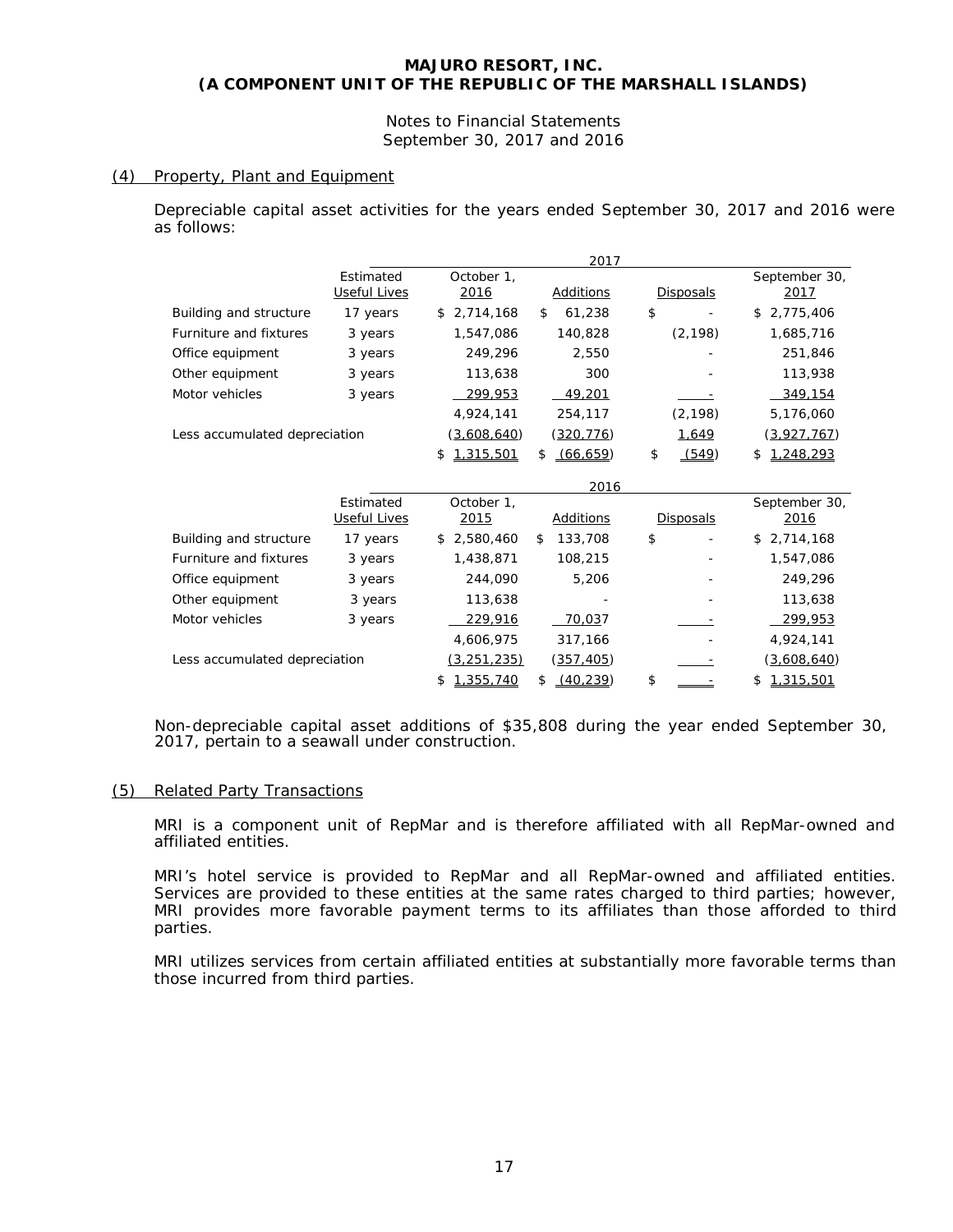# Notes to Financial Statements September 30, 2017 and 2016

# (5) Related Party Transactions, Continued

A summary of related party balances and transactions as of September 30, 2017 and 2016 and for the years then ended are as follows:

|                                                                         | 2017      |                       |             |           |  |  |
|-------------------------------------------------------------------------|-----------|-----------------------|-------------|-----------|--|--|
|                                                                         | Revenues  | <b>Expenses</b>       | Receivables | Payables  |  |  |
| RepMar                                                                  | \$518,677 | \$105,614             | \$282,267   | \$43,931  |  |  |
| Marshalls Energy Company, Inc.<br>Marshall Islands National             | 12,000    | 447,279               | 7,499       | 539,354   |  |  |
| <b>Telecommunications Authority</b><br>Marshall Islands Social Security | 20,381    | 99,744                | 634         | 4,263     |  |  |
| Administration                                                          | 536       | 249,632               | 289         | 121,516   |  |  |
| Majuro Water and Sewer Company, Inc.                                    | 1,724     | 47,305                | 624         | 4,434     |  |  |
| Other                                                                   | 173,069   | 96,507                | 47,811      | 7,451     |  |  |
|                                                                         |           | \$726,387 \$1,046,081 | \$339,124   | \$720,949 |  |  |
|                                                                         |           |                       | 2016        |           |  |  |
|                                                                         | Revenues  | <b>Expenses</b>       | Receivables | Payables  |  |  |
| RepMar                                                                  | \$366,828 | \$89,913              | \$269,756   | \$134,540 |  |  |
| Marshalls Energy Company, Inc.<br>Marshall Islands National             | 15,698    | 453,333               | 8,529       | 492,126   |  |  |
| <b>Telecommunications Authority</b><br>Marshall Islands Social Security | 16,644    | 102,306               | 7,418       | 8,736     |  |  |
| Administration                                                          | 867       | 195,714               | 10          | 53,820    |  |  |
| Majuro Water and Sewer Company, Inc.                                    | 1,546     | 59,592                | 795         | 5,746     |  |  |
| Other                                                                   | 131,191   | 90,053                | 65,270      | 7,615     |  |  |
|                                                                         | \$532.774 | \$990,911             | \$351,778   | \$702,583 |  |  |

During the year ended September 30, 2017, MRI received a \$74,400 appropriation from RepMar for the construction of a seawall. As of September 30, 2017, MRI has yet to expend \$34,193 of this appropriation. Accordingly, this amount is restricted within net position.

Receivables from affiliates are uncollateralized, interest free and have no set repayment terms.

# (6) Commitment and Contingencies

# Commitment

MRI leases the land on which the hotel is situated at \$10,212 per year plus 2.5% of gross revenue earned. These payments are suspended until such time as any person or entity other than RepMar or any agency thereof holds 75% of the ownership of the lessee, or its successor in the interest in the hotel. The lease also requires that 5% of the initial outstanding shares of the lessee or its successor be issued to the lessor. Neither MRI nor RepMar have issued shares to the lessor at September 30, 2017 and 2016.

MRI leases business space to a commercial entity at \$2,000/month expiring on November 30, 2017, subject to an annual renewal.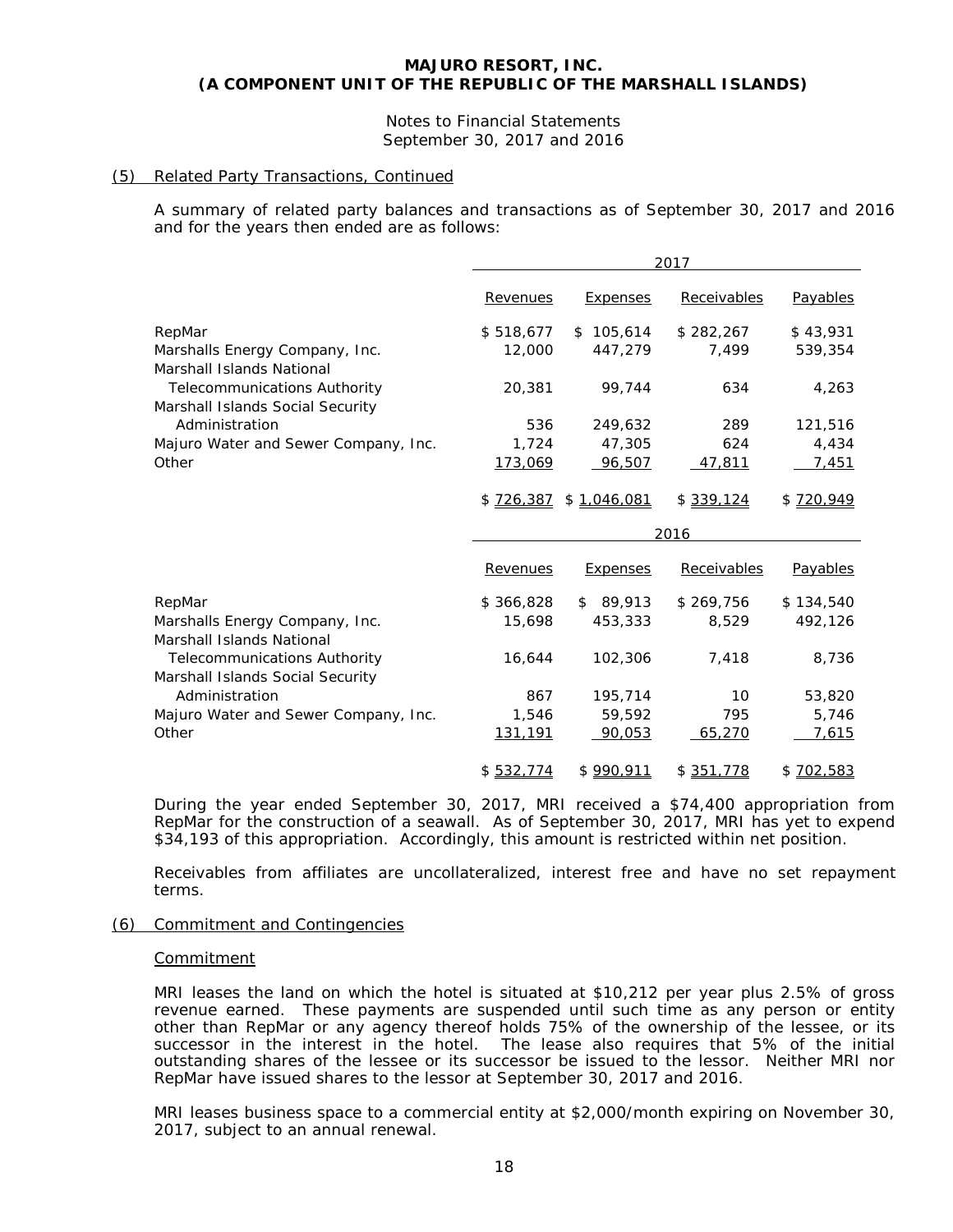Notes to Financial Statements September 30, 2017 and 2016

### (6) Commitment and Contingencies, Continued

#### Commitment, Continued

MRI entered an agreement with Marshall Islands Development Bank (MIDB) for the management of Hotel Ebeye and Restaurant that is owned by MIDB. The agreement is from October 13, 2017 to October 14, 2019. Per agreement, MRI shall operate, manage and maintain the hotel and shall be paid an operator fee in an amount equal to 5% of the aggregate cost to MIDB for materials, equipment, and labor with respect to the renovations to be made in the hotel, except for cost of soft goods, such as linens, bed spreads, curtains, draperies and case goods such as furniture, television sets and wall decorations. MIDB shall also advance to MRI an amount not exceeding \$15,000 as startup cost for the operation of the hotel. On the other hand, MRI shall pay MIDB 1) \$4,150 within 6 months after taking over the operation of the hotel, or during the renovation, 2) \$5,000 monthly after 6 months or renovation, whichever is earlier and  $3)$  5% of the net revenue of the hotel after deducting the adjusted gross revenue, payable at the end of the twelve-month period.

#### Contingencies

The accompanying financial statements have been prepared in accordance with accounting principles generally accepted in the United States of America, which contemplates the continuation of MRI as a going concern. MRI sustained substantial operating losses during the years ended September 30, 2017 and 2016 of \$134,272 and \$79,661, respectively, and used a substantial amount of working capital in its operations resulting in a working capital deficiency of \$891,370 and \$855,866 during the years ended September 30, 2017 and 2016, respectively. Management acknowledges that it is currently dependent on RepMar for cash funding in order to maintain MRI as a going concern. Although RepMar has provided funding in the past, MRI does not have a formal agreement with RepMar to provide funds in the future. Management believes that the continuation of MRI's operations is dependent upon the future financial support of RepMar, deferment in payment of certain liabilities, and/or significant improvements in operations.

In view of these matters, realization of a major portion of the assets in the accompanying statement of net position at September 30, 2017, is dependent upon continued operations of MRI, which, in turn, is dependent upon MRI's ability to provide service to its customers and the success of future operations. Management believes that actions presently being undertaken to revise MRI's operating requirements, including the generation of positive cash flows from operations, and increasing occupancy rates and average room rates, provide the opportunity for MRI to continue as a going concern.

At September 30, 2017 and 2016, MRI did not file sales and local government taxes until August 2014, which may not be in compliance with Majuro Atoll Local Government (Malgov) local ordinances. As a result, sales taxes of \$334,415 and \$334,415 and local government taxes of \$345,391 and \$345,580 as of September 30, 2017 and 2016, respectively, remain outstanding and of which \$493,715 and \$493,414, are included as accrued expenses in the accompanying statements of net position. Unfavorable resolution of this matter could expose MRI to additional penalties and interest. Penalties and interest are estimated to be \$163,153 and \$163,199 as of September 30, 2017 and 2016, respectively. No such action has yet been filed. At September 30, 2017 and 2016, the financial statements do not include any adjustments that might result from the outcome of this uncertainty. Management is currently negotiating the settlement of sales and local government taxes with Malgov.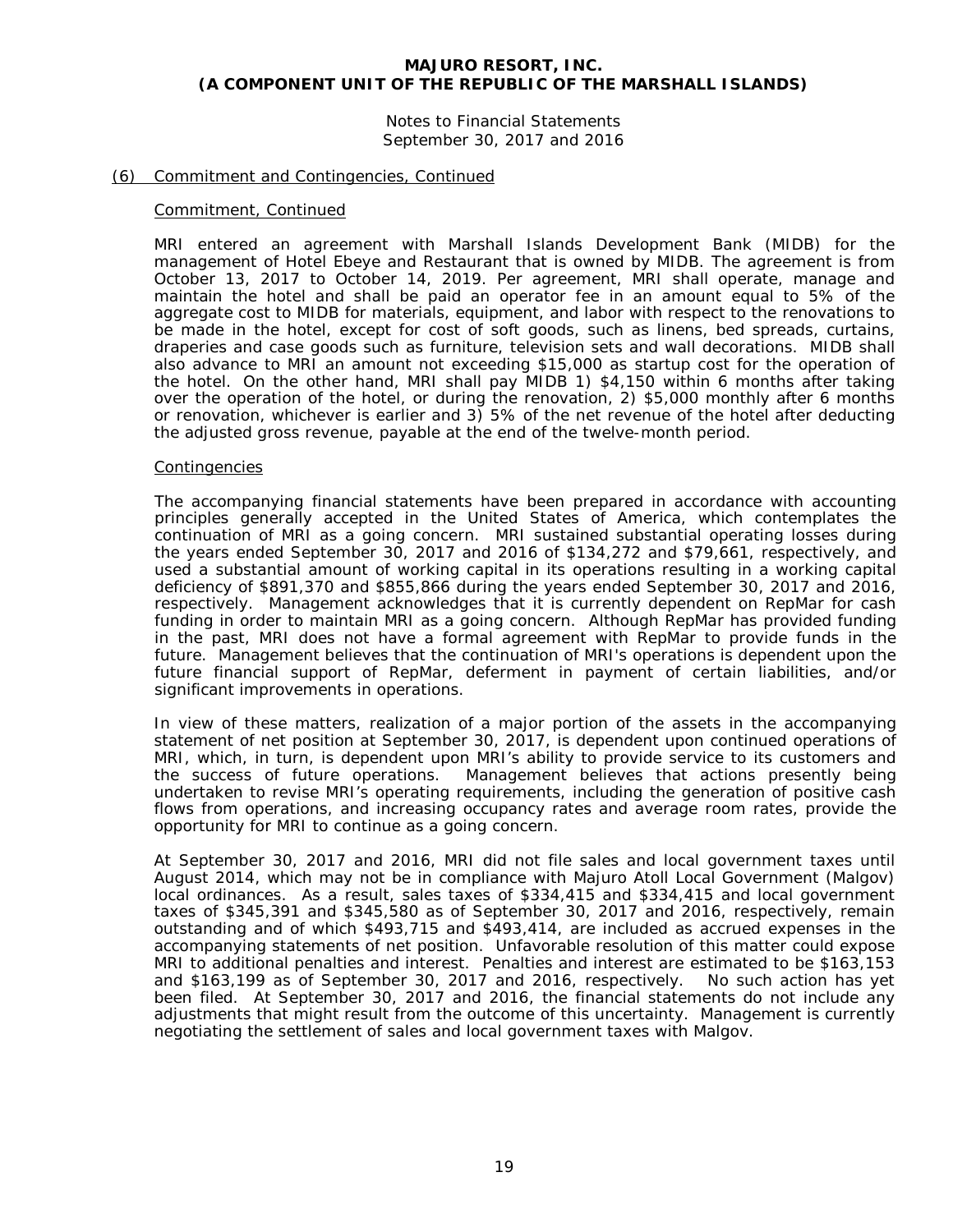Notes to Financial Statements September 30, 2017 and 2016

#### (6) Commitment and Contingencies, Continued

#### Contingencies, Continued

At September 30, 2017 and 2016, MRI is liable for delinquent withholding taxes, totaling \$43,931 and \$126,883, respectively. On November 12, 2013, MRI entered into an agreement with RepMar to resolve the settlement of certain delinquent withholding taxes whereby RepMar will deduct 20% from all payments due to MRI until such time that the delinquent withholding taxes liability has been fully satisfied. In addition, RepMar agreed to waive the payment of penalties and interest as long as MRI remains current on withholding taxes payable commencing October 2013. As of September 30, 2017 and 2016, MRI has remitted current withholding taxes.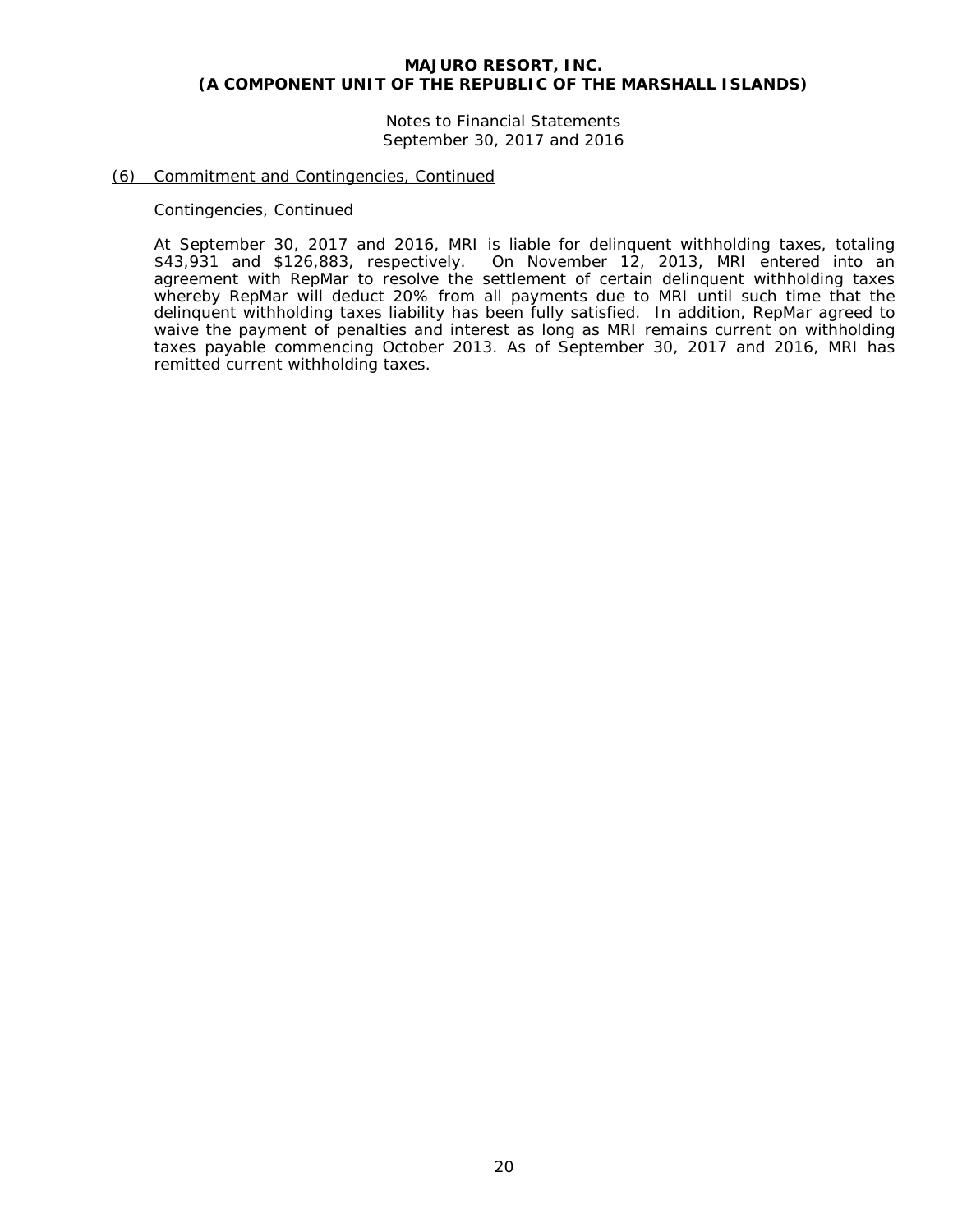

Deloitte & Touche LLP 361 South Marine Corps Drive Tamuning, GU 96913-3973 USA

Tel: +1 (671) 646-3884 Fax:  $+1$  (671) 649-4265

www.deloitte.com

#### **INDEPENDENT AUDITORS' REPORT ON INTERNAL CONTROL OVER FINANCIAL REPORTING AND ON COMPLIANCE AND OTHER MATTERS BASED ON AN AUDIT OF FINANCIAL STATEMENTS PERFORMED IN ACCORDANCE WITH** *GOVERNMENT AUDITING STANDARDS*

Board of Directors Majuro Resort, Inc.:

We have audited, in accordance with the auditing standards generally accepted in the United States of America and the standards applicable to financial audits contained in *Government Auditing Standards* issued by the Comptroller General of the United States, the financial statements of Majuro Resort, Inc. (MRI), which comprise the statement of net position as of September 30, 2017, and the statements of revenues, expenses and changes in net position and of cash flows for the year then ended and the related notes to the financial statements, and have issued our report thereon dated June 25, 2018. Our report included an emphasis-of-matter paragraph regarding a going concern uncertainty.

# **Internal Control Over Financial Reporting**

In planning and performing our audit of the financial statements, we considered MRI's internal control over financial reporting (internal control) to determine the audit procedures that are appropriate in the circumstances for the purpose of expressing our opinion on the financial statements, but not for the purpose of expressing an opinion on the effectiveness of MRI's internal control. Accordingly, we do not express an opinion on the effectiveness of MRI's internal control.

A *deficiency in internal control* exists when the design or operation of a control does not allow management or employees, in the normal course of performing their assigned functions, to prevent, or detect and correct, misstatements on a timely basis. A *material weakness* is a deficiency, or a combination of deficiencies, in internal control such that there is a reasonable possibility that a material misstatement of the entity's financial statements will not be prevented, or detected and corrected on a timely basis. A *significant deficiency* is a deficiency, or a combination of deficiencies, in internal control that is less severe than a material weakness, yet important enough to merit attention by those charged with governance.

Our consideration of internal control was for the limited purpose described in the first paragraph of this section and was not designed to identify all deficiencies in internal control that might be material weaknesses or significant deficiencies. Given these limitations, during our audit we did not identify any deficiencies in internal control that we consider to be material weaknesses. However, material weaknesses may exist that have not been identified.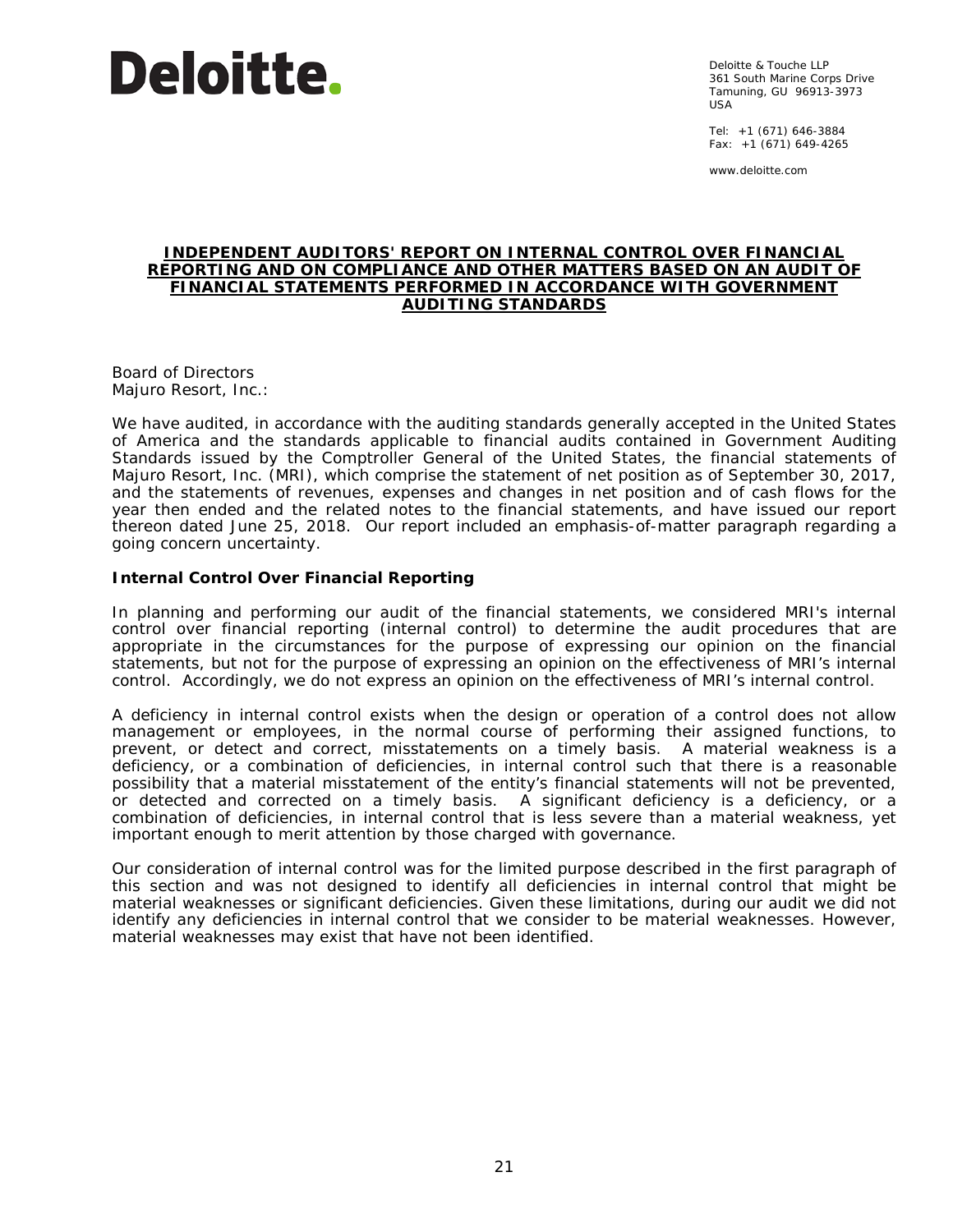# Deloitte.

# **Compliance and Other Matters**

As part of obtaining reasonable assurance about whether MRI's financial statements are free from material misstatement, we performed tests of its compliance with certain provisions of laws, regulations, contracts, and grant agreements, noncompliance with which could have a direct and material effect on the determination of financial statement amounts. However, providing an opinion on compliance with those provisions was not an objective of our audit, and accordingly, we do not express such an opinion. The results of our tests disclosed instances of noncompliance or other matters that are required to be reported under *Government Auditing Standards* and which are described in the accompanying Schedule of Findings and Responses as items 2017-001 and 2017-002.

# **MRI's Response to Findings**

MRI's responses to the findings identified in our audit are described in the accompanying Schedule of Findings and Responses. MRI's responses were not subjected to the auditing procedures applied in the audit of the financial statements and, accordingly, we express no opinion on them.

# **Purpose of this Report**

The purpose of this report is solely to describe the scope of our testing of internal control and compliance and the results of that testing, and not to provide an opinion on the effectiveness of the entity's internal control or on compliance. This report is an integral part of an audit performed in accordance with *Government Auditing Standards* in considering the entity's internal control and compliance. Accordingly, this communication is not suitable for any other purpose.

Wach

June 25, 2018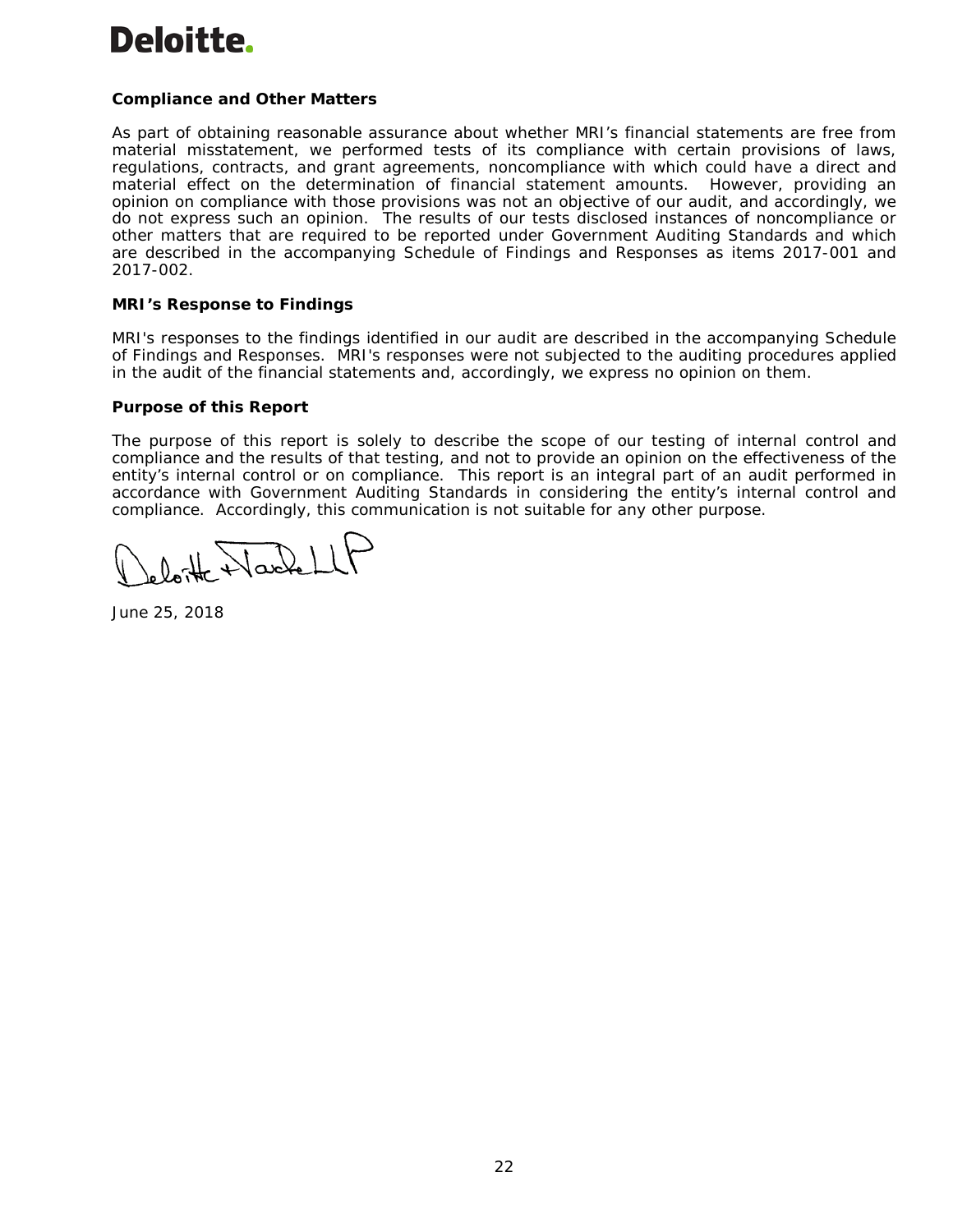Schedule of Findings and Responses Year Ended September 30, 2017

Finding No.: 2017-001 Area: Prior Year Sales and Local Government Tax

Criteria: Majuro Atoll Local Government (Malgov) local ordinances require payment of 4% sales tax and three dollar per night room tax by consumers and these taxes are to be remitted to Malgov on a monthly basis.

Condition: Management accrued and filed sales and local taxes during FY17. However, potential interest and penalties for prior year unrecorded sales taxes and unfiled sales and local taxes have not been recorded as management believes that the amount can be negotiated with Malgov.

Cause: MRI did not pay these taxes as management believes that they paid for the sales tax when MRI purchased items. Management believes paying the sales tax would result in double taxation. Local government hotel room taxes were not paid since management believes that MRI is owned by RepMar.

Effect: Noncompliance with local laws and regulations could result from this condition which may result in penalties and interest.

Prior Year Status: Non-filing of sales and local government taxes was reported as a finding in the audits of MRI for fiscal years 2006 through 2016.

Recommendation: We recommend that MRI initiate discussions with Malgov regarding interest and penalties on prior year unrecorded sales taxes and unfiled sales and local taxes.

#### Auditee Response and Corrective Action Plan:

In August 2015, MRI management made efforts in discussing the matter with Malgov. Since then, MRI paid its obligations on a regular basis, leaving the prior year balances which are being discussed between the Ministry of Finance (MOF) & Malgov.

We are still waiting for updates based on discussions between Malgov and MOF.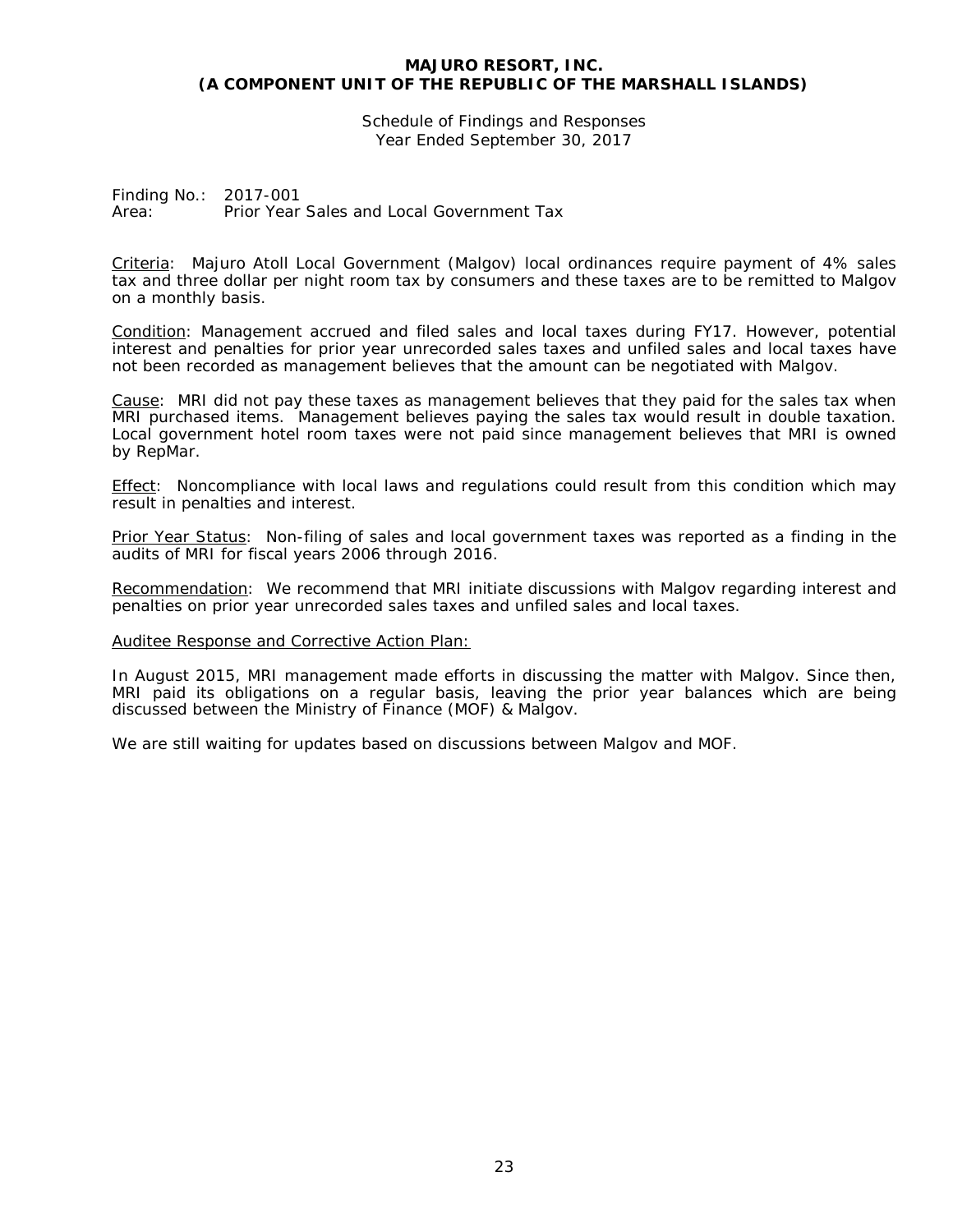Schedule of Findings and Responses, Continued Year Ended September 30, 2017

Finding No.: 2017-002 Area: Procurement

Criteria: RepMar's Procurement Code states the following:

- (a) Section 124 unless otherwise authorized by law, all Government contracts shall be awarded by competitive sealed bidding.
- (b) Section 127 procurement of goods and services not exceeding \$25,000 may be made in accordance with small purchase procedures promulgated by Repmar's Policy Office; provided, however, that procurement requirements shall not be artificially divided so as to constitute a small purchase under this Section. Small purchase procedures are those relatively simple and informal methods for securing services, supplies, or other property that do not cost more than \$25,000. RepMar's Ministry of Finance has previously declared that if small purchase procedures are used, price or rate quotations shall be obtained from an adequate number of qualified sources.
- (c) Section 128 a contract may be awarded for a supply, service, or construction item without competition when it is determined in writing that there is only one source for the required supply, service, or construction item.
- (d) Section 129 notwithstanding any other provision of this Act, emergency procurement may be made when there exists a threat to public health, welfare, or safety under emergency conditions as defined in regulations promulgated by the Policy Office; provided, that such emergency procurement shall be made with such competition as is practicable under the circumstances. A written determination of the basis for the emergence and for the selection of the particular contractor shall be included in the contract file.

Condition: The following payments were not documented to evidence compliance with the procurement process set forth in the criteria:

No documentation or evaluation form to justify the vendor choice:

- 1) Automobile purchases (\$31,500)
- 2) Southbound convection oven (\$12,450)
- 3) Various operating supplies (\$3,507)

Noncompliance with the minimum 3 vendor quotations requirement/documentation of sole provider:

- 1) Various operating expenses, maintenance and automobile expenses (\$3,402)
- 2) Airfare for employees' trips to Manila (\$2,057 and \$3,264)
- 3) Purchase of huts (\$1,925)
- 4) Purchase of laptops (\$1,900)

Cause: The cause of the above condition is a lack of planning and adequate internal control policies and procedures requiring documentation of procurement procedures and compliance with RepMar's Procurement Code.

Effect: The effect of the above condition is noncompliance with RepMar's Procurement Code.

Prior Year Status: The lack of compliance with RepMar's Procurement Code was reported as a finding in the audits of MRI for fiscal years 2013 through 2016.

Recommendation: We recommend that management establish adequate internal control policies and procedures requiring compliance with RepMar's Procurement Code.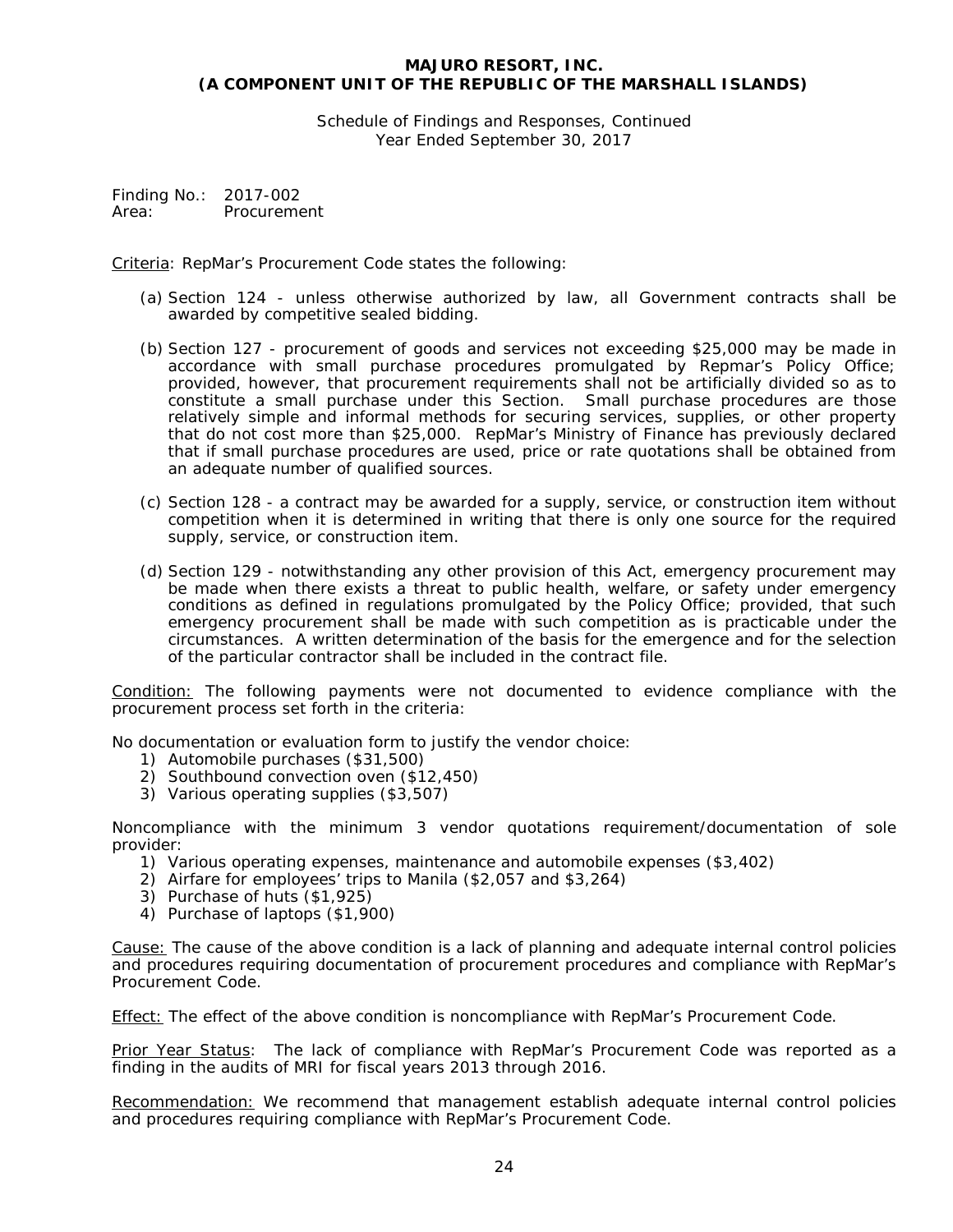Schedule of Findings and Responses, Continued Year Ended September 30, 2017

Finding No.: 2017-002, Continued<br>Area: Procurement **Procurement** 

# Auditee Response and Corrective Action Plan:

The evaluation/selection of quotations obtained from at least three vendors was discussed in various meetings but was not indicated/specified on the purchase order.

MRI's lack of compliance with the procurement procedure were caused by various factors such as:

(1) Limited product availability on island - not all vendors on island provide the products/services that the establishment needs

(2) Time constraint – there are purchases that are needed urgently from various repairs due to wear and tear especially when it comes to hotel maintenance.

(3) Limited airlines – only 1 airline on island that can service direct flights to Manila.

MRI management designated a Property Service Manager who oversees the purchase to make sure that documentation of procurement procedures is in compliance with RepMar's procurement code.